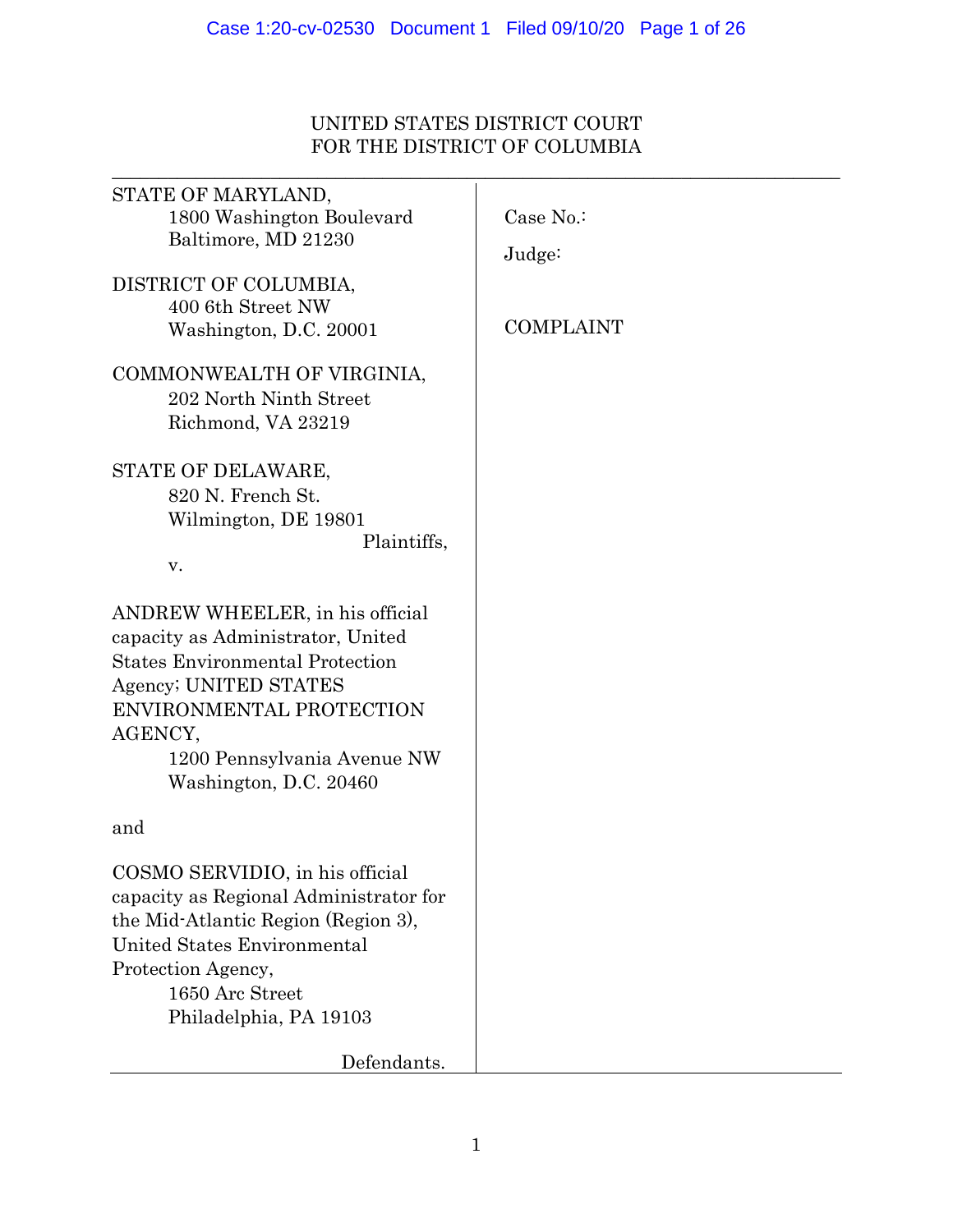### Case 1:20-cv-02530 Document 1 Filed 09/10/20 Page 2 of 26

The District of Columbia and the States of Maryland, Virginia, and Delaware ("Plaintiffs") bring this action to compel Andrew Wheeler, in his official capacity as Administrator of the United States Environmental Protection Agency, Cosmo Servidio, in his official capacity as Regional Administrator for EPA Region 3, and the United States Environmental Protection Agency (collectively, "EPA") to comply with EPA's nondiscretionary duty under Section 117 of the Clean Water Act, 33 U.S.C. §  $1267(g)(1)(A)$ , to ensure that each of the states that are signatories to the Chesapeake Bay Agreement ("Bay Agreement") develops and implements management plans that will "achieve and maintain" the nutrient reduction goals set forth in the Bay Agreement. Alternatively, Plaintiffs bring this action pursuant to the Administrative Procedure Act, 5 U.S.C. § 706, to hold unlawful and set aside EPA's arbitrary and capricious approval of the management plans submitted by New York and Pennsylvania.

### JURISDICTION AND VENUE

1. This Court has jurisdiction over this action under the Clean Water Act ("CWA" or "the Act"), 33 U.S.C. § 1365(a)(2), which authorizes any person, after duly giving notice, to commence an action in district court to compel the Administrator to perform a nondiscretionary duty that the Administrator has failed to perform.

2. Jurisdiction also lies in this Court pursuant to 28 U.S.C. § 1331 (actions arising under the laws of the United States) because this suit is alternatively brought under the Administrative Procedure Act, 5 U.S.C. § 706. An actual controversy exists between the parties within the meaning of 28 U.S.C. § 2201(a), and this Court may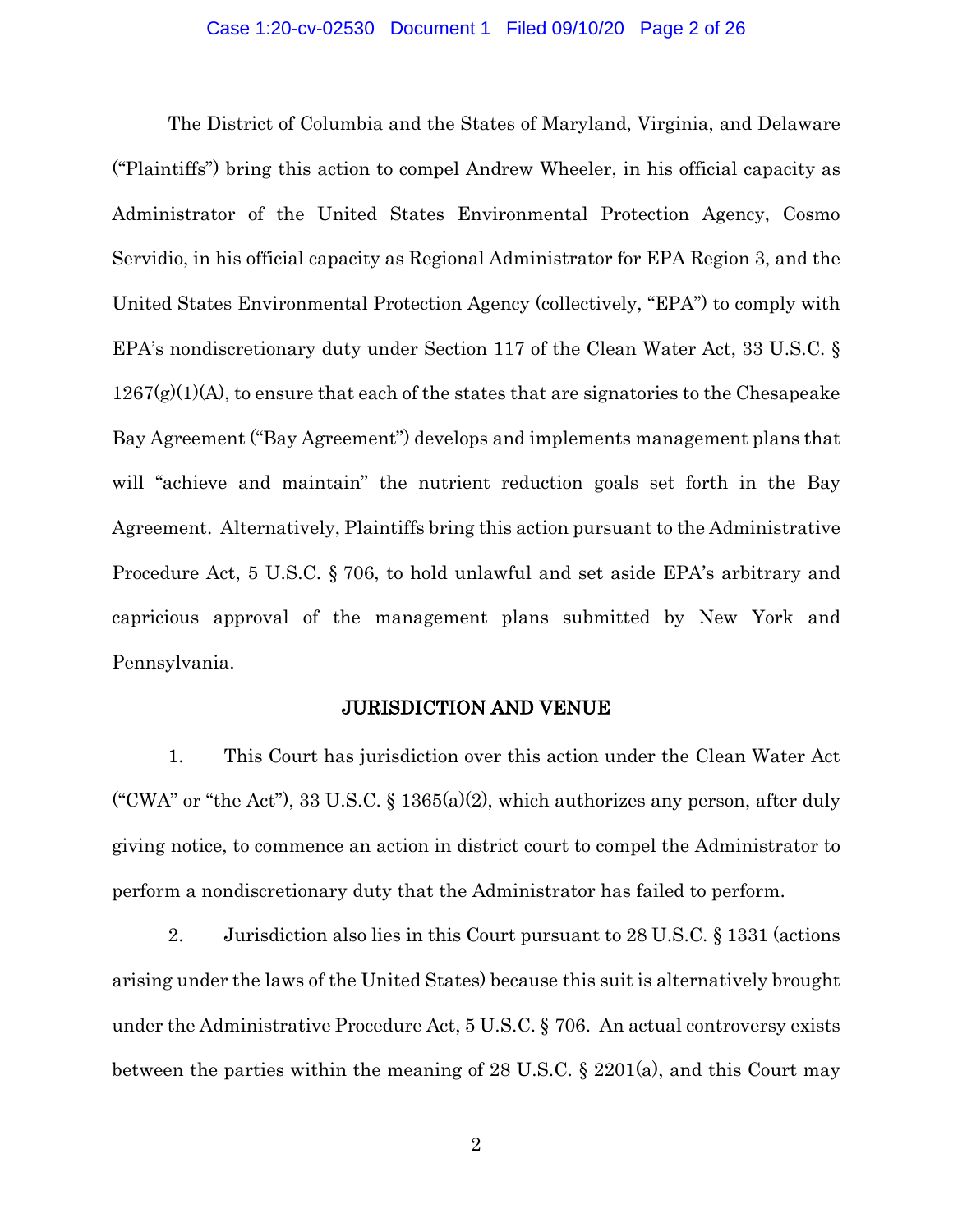#### Case 1:20-cv-02530 Document 1 Filed 09/10/20 Page 3 of 26

grant declaratory, injunctive, and other relief pursuant to 28 U.S.C. §§ 2201 and 2202, 5 U.S.C. § 706, and the Court's inherent and equitable authority.

3. Venue is proper in this Court pursuant to 28 U.S.C. § 1391(b) and (e), because EPA headquarters is in Washington, D.C., a substantial part of the events or omissions giving rise to the claims occurred in this judicial district, and because one of the Plaintiffs, the District of Columbia, resides in this judicial district.

### PARTIES

4. The State of Maryland is a sovereign state of the United States of America. Attorney General Brian E. Frosh, who has general charge of the legal business of the State of Maryland, Md. Code Ann., State Gov't § 6-106, brings this action on behalf of the State of Maryland, including the Maryland Department of the Environment.

5. Plaintiff District of Columbia is a municipal corporation and is the local government for the territory constituting the permanent seat of the government of the United States. The District is represented by and through its chief legal officer the Attorney General for the District of Columbia. The Attorney General has general charge and conduct of all legal business of the District and all suits initiated by and against the District and is responsible for upholding the public interest. D.C. Code  $\S 1\text{-}301.81(a)(1)$ . The District of Columbia is defined as a state under the CWA. 33 U.S.C. § 1362(3).

6. The State of Delaware is a sovereign state of the United States of America. Delaware brings this action by and through Attorney General Kathleen Jennings. The Attorney General is the chief officer of the State, and is empowered and charged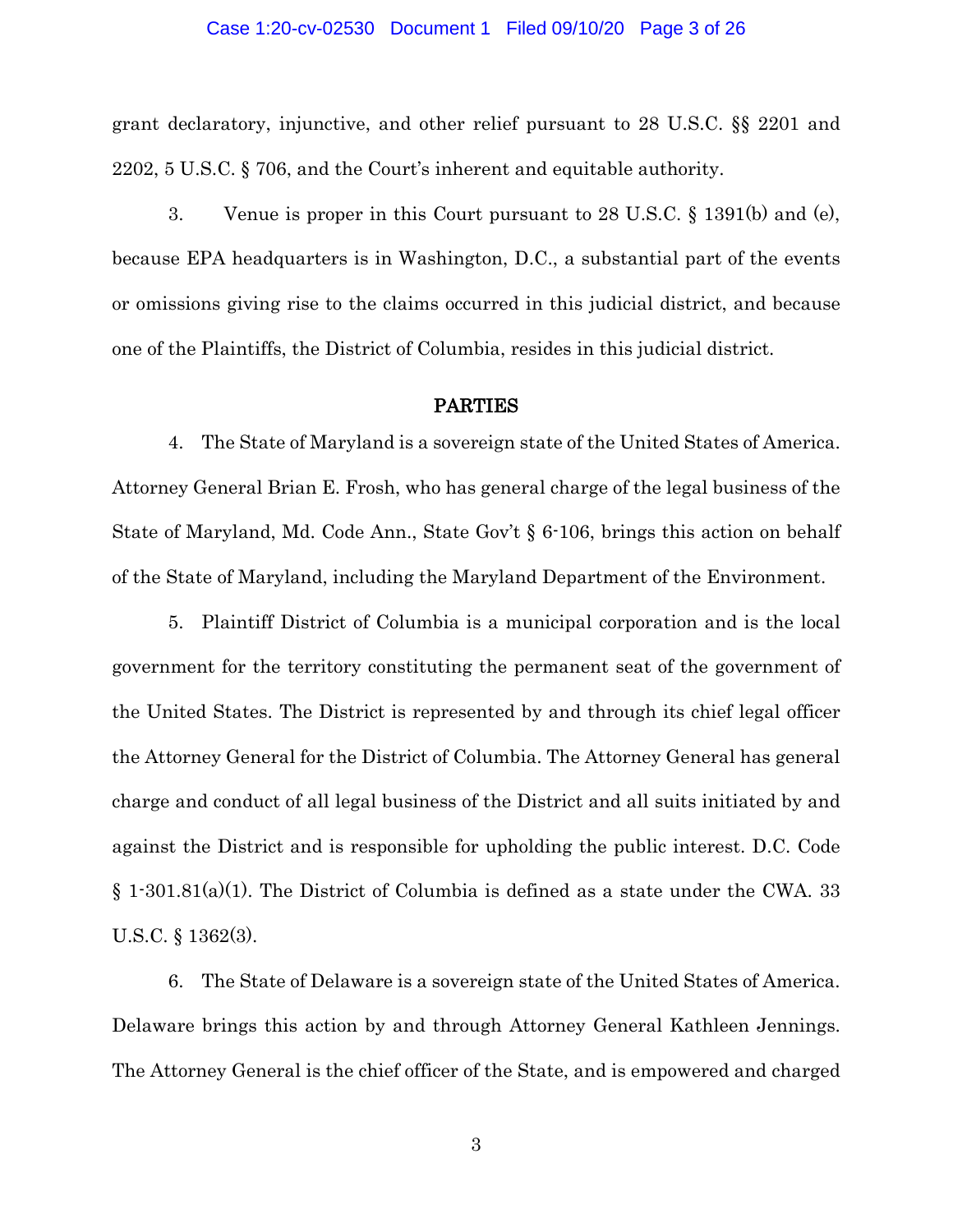### Case 1:20-cv-02530 Document 1 Filed 09/10/20 Page 4 of 26

with the duty to represent as counsel in all proceedings or actions which may be brought on behalf or against the State and all officers, agencies, departments, boards, commissions and instrumentalities of state government. See Del. Code Ann. Tit. 29, § 2504.

7. The Commonwealth of Virginia brings this action by and through Attorney General Mark Herring. The Attorney General is the chief legal officer of the Commonwealth of Virginia. The Attorney General "shall represent the interests of the Commonwealth . . . in matters before or controversies with the officers and several departments of the government of the United States," Va. Code Ann. § 2.2-513, and "all legal service in civil matters for the Commonwealth . . . including the conduct of all civil litigation in which any of them are interested, shall be rendered and performed by the Attorney General." Va. Code Ann. § 2.2-507.

8. Defendant Andrew Wheeler is the Administrator of the EPA. The Administrator is charged with implementing and enforcing the Clean Water Act, including the nondiscretionary requirement in Section 117 of the Act.

9. Defendant Cosmo Servidio is the Regional Administrator for the Mid-Atlantic Region (Region 3) of the EPA and the signatory on EPA's approval of Pennsylvania's and New York's Phase III Watershed Implementation Plans. Plaintiffs sue Defendant Servidio in his official capacity.

10. Defendant EPA is an executive agency of the United States government charged with implementing and enforcing the Clean Water Act.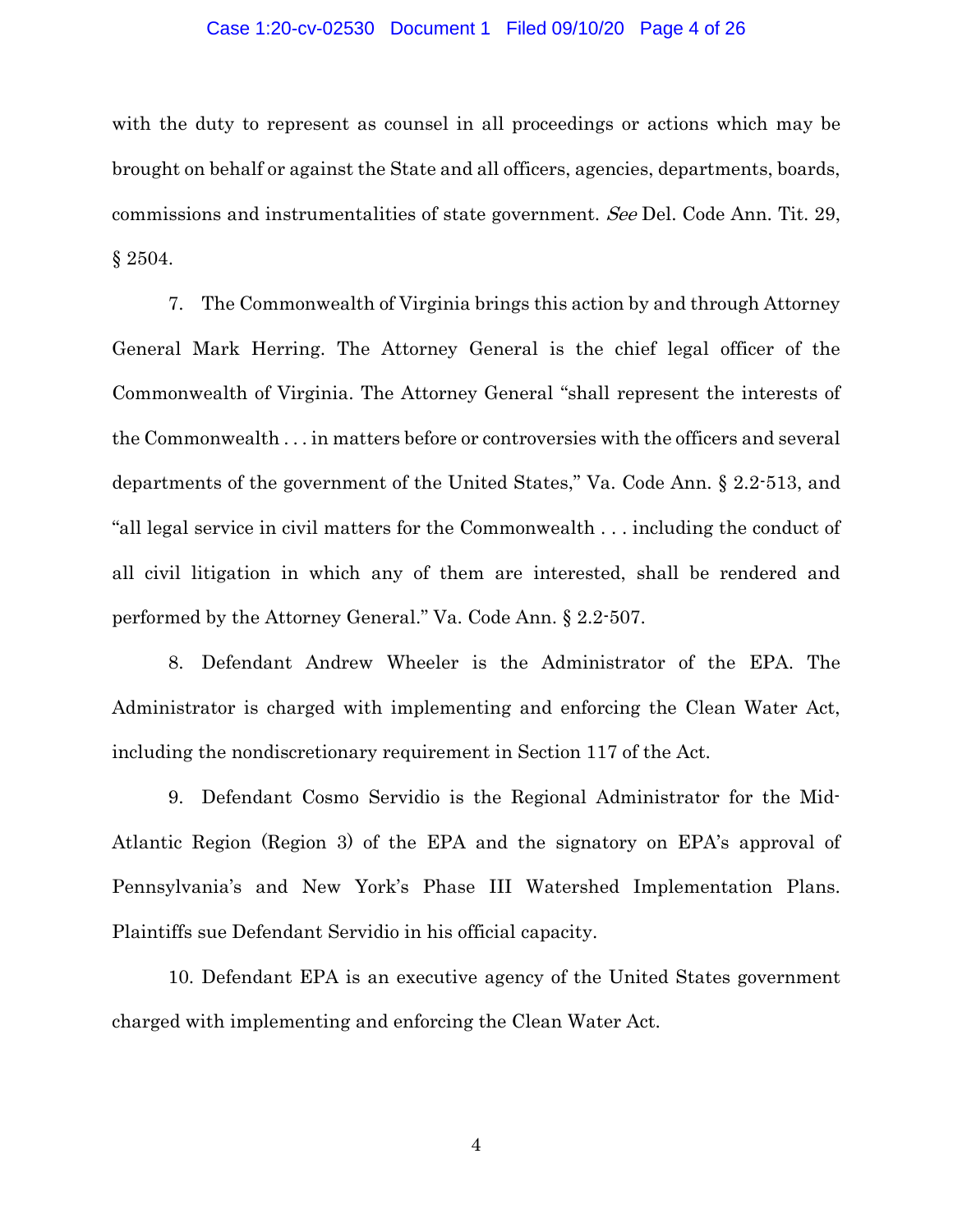### NOTICE

11. On May 18 and 20, 2020, pursuant to 33 U.S.C. § 1365(b), Plaintiffs sent EPA notices of intent to sue for EPA's failure to comply with its nondiscretionary duty under Section 117 of the Clean Water Act to ensure that the signatories to the Bay Agreement develop and implement management plans that will achieve and maintain the nutrient reduction goals in the Bay Agreement—more specifically, the nutrient reduction goals in the Chesapeake Bay Total Maximum Daily Load ("TMDL").

12. More than 60 days have elapsed since the Plaintiffs sent the notice letters, and EPA has not fulfilled its nondiscretionary duty set forth in paragraph 11.[1](#page-4-0)

### CWA STATUTORY FRAMEWORK

13. The overall objective of the CWA "is to restore and maintain the chemical, physical, and biological integrity of the Nation's waters." 33 U.S.C.  $§ 1251(a).$ 

14. To meet that objective, the CWA requires states to establish water quality standards for waterbodies within their jurisdiction. Id.  $\S$  1313(a) $\cdot$ (c).

15. For each waterbody within a state, the state must designate specific uses (e.g., recreation or fishing) and set water quality standards based on those designated uses. Id.  $\S$  1313(c)(1), (2).

<span id="page-4-0"></span><sup>1</sup> Count 2 of this Complaint, alleging arbitrary and capricious or otherwise unlawful final agency action in violation of the Administrative Procedure Act, is not subject to the notice requirement of 33 U.S.C.  $§ 1365(b).$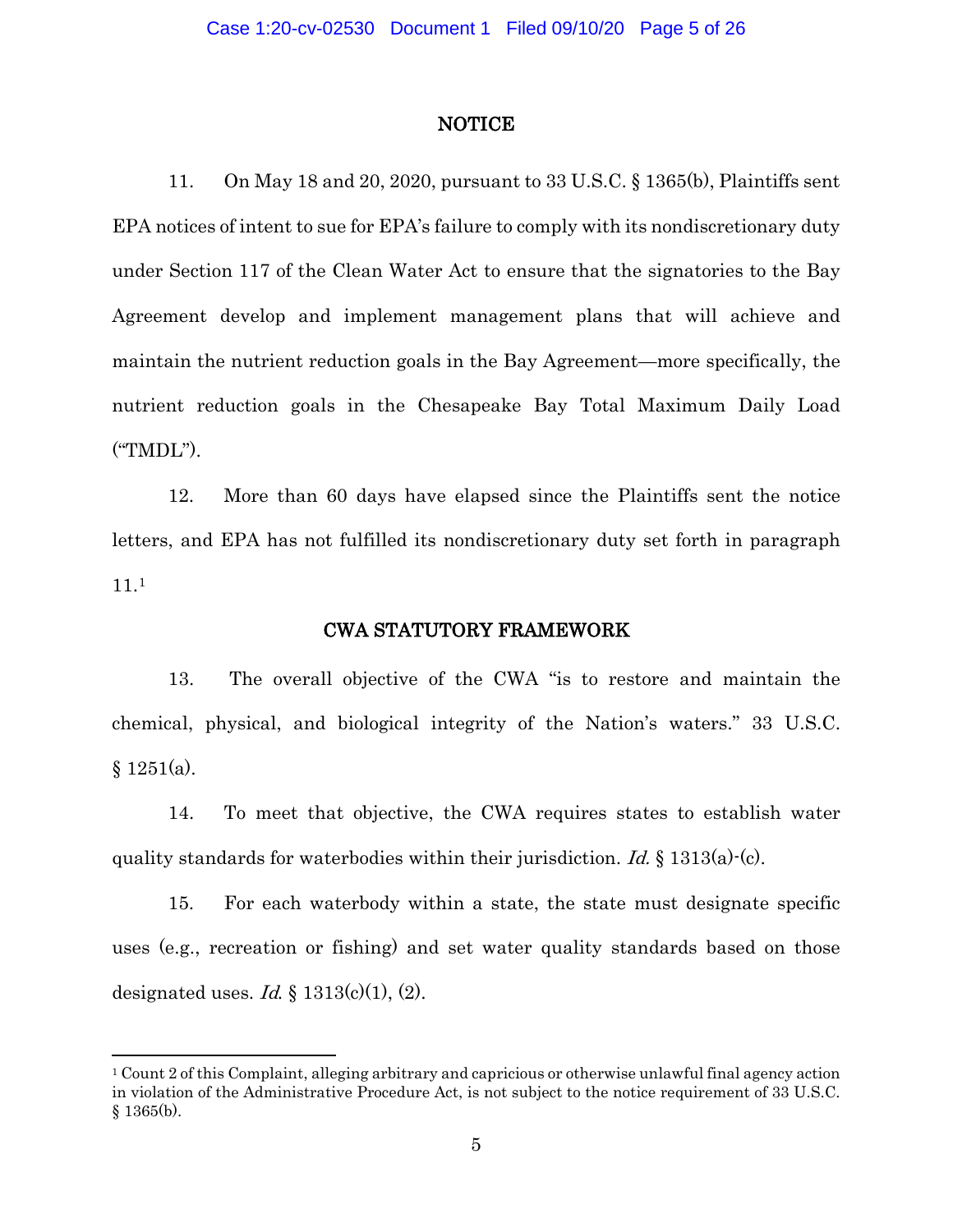### Case 1:20-cv-02530 Document 1 Filed 09/10/20 Page 6 of 26

16. To achieve those standards, the CWA regulates pollution from "point" sources (generally, discrete places from which pollutants are discharged, like a drainpipe) and "nonpoint" sources" (generally, diffuse sources of pollution, like farms or roadways from which runoff drains into a watershed). Id. §§ 1311, 1329.

17. Under the CWA, point sources are regulated through the issuance of discharge permits, known as National Pollution Discharge Elimination System (NPDES) permits. Id. § 1311.

18. Nonpoint sources are regulated by a combination of state regulatory controls and management techniques imposed on agricultural operations, municipalities, and other sources of uncontrolled runoff.

19. When a waterbody fails to meet water quality standards, the waterbody is considered impaired and the state must then set a TMDL for that water body. Id. § 1313(d). TMDLs limit the amount of a particular pollutant that can be discharged to a waterbody. Id.

20. When a state is required to establish a TMDL for a waterbody, the state must submit the proposed TMDL to EPA for its evaluation to determine whether the TMDL is legally sufficient. *Id.*  $\S$  1313(d)(2).

21. If a state fails to submit a TMDL or EPA disapproves the state's TMDL, EPA must establish a TMDL for that waterbody. Id.

### THE UNIQUE STATUS OF THE CHESAPEAKE BAY

22. The Chesapeake Bay is the largest estuary in the United States. The Bay's watershed—the area of land that drains into the Bay—spans 64,000 square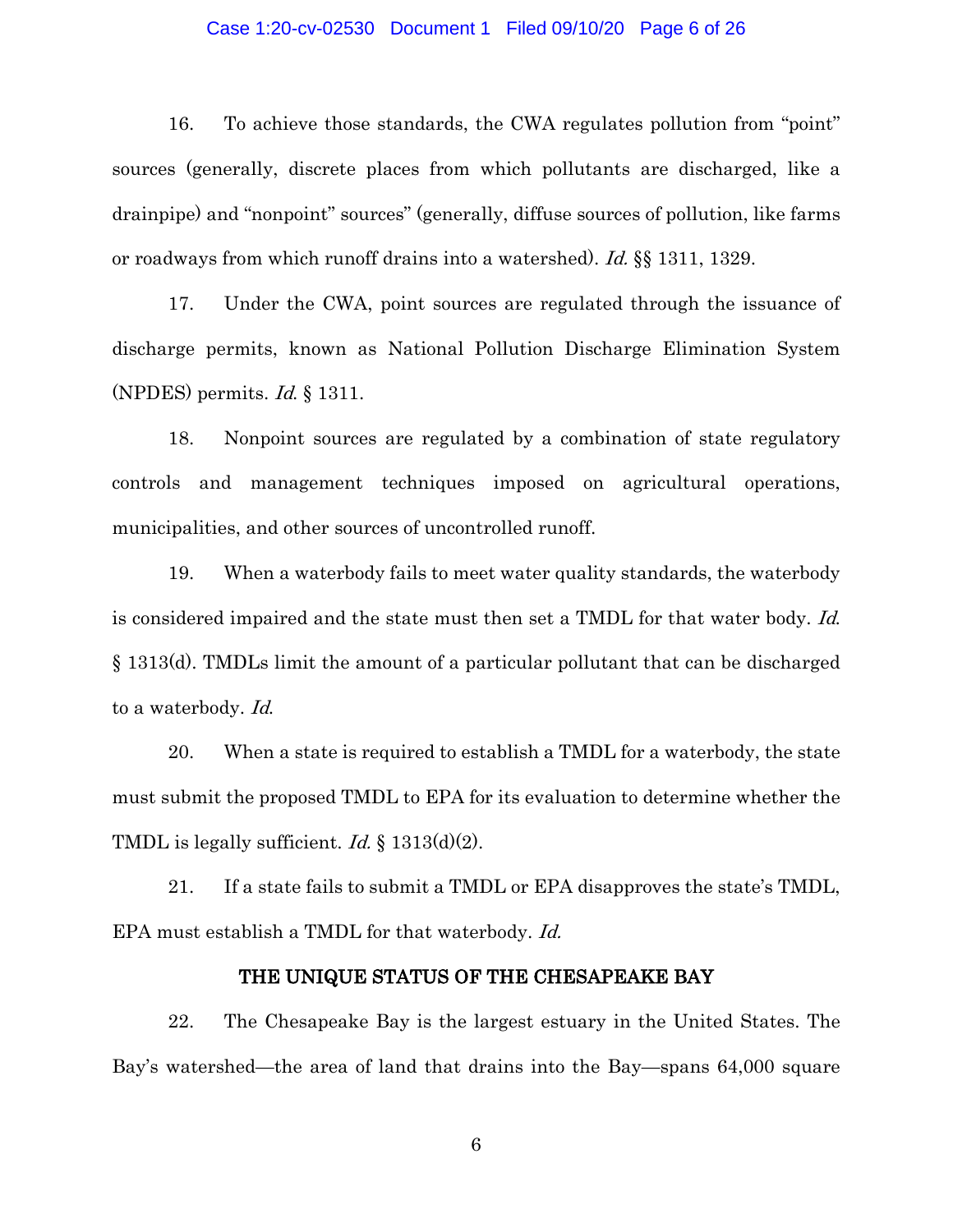### Case 1:20-cv-02530 Document 1 Filed 09/10/20 Page 7 of 26

miles over Virginia, Maryland, West Virginia, Delaware, Pennsylvania, New York, and the District of Columbia (collectively the "Bay States"). The Bay is home to thousands of plant and animal species and is an invaluable cultural and economic resource for the Bay States.

23. For decades, pollution in the form of excess nutrients and sediment entering the Bay from tributaries severely degraded the Bay and the surrounding ecosystem. Excess nutrients and sediment create murky water and algae blooms, blocking sunlight from reaching and sustaining underwater Bay grasses. Murky water and algae blooms also create dangerously low oxygen levels for aquatic life, including fish, crabs and oysters. At points during the summer months, oxygen becomes so low that it creates a "dead zone," where plant and animal life are unable to survive.

# THE CHESAPEAKE BAY STATUTORY AND ADMINISTRATIVE FRAMEWORK

### Chesapeake Bay Agreement

24. Because of the unique ecological and economic importance of the Bay, in 1983, the United States, Maryland, Pennsylvania, Virginia, and the District of Columbia, entered into the Chesapeake Bay Agreement, which created the Chesapeake Bay Program, a collaborative effort to restore and protect the Bay. The Chesapeake Bay Program is the oldest geographic restoration program under the CWA in the nation.

25. Congress mandated EPA's participation in the Chesapeake Bay Program with the passage of the Water Quality Act of 1987, which amended the CWA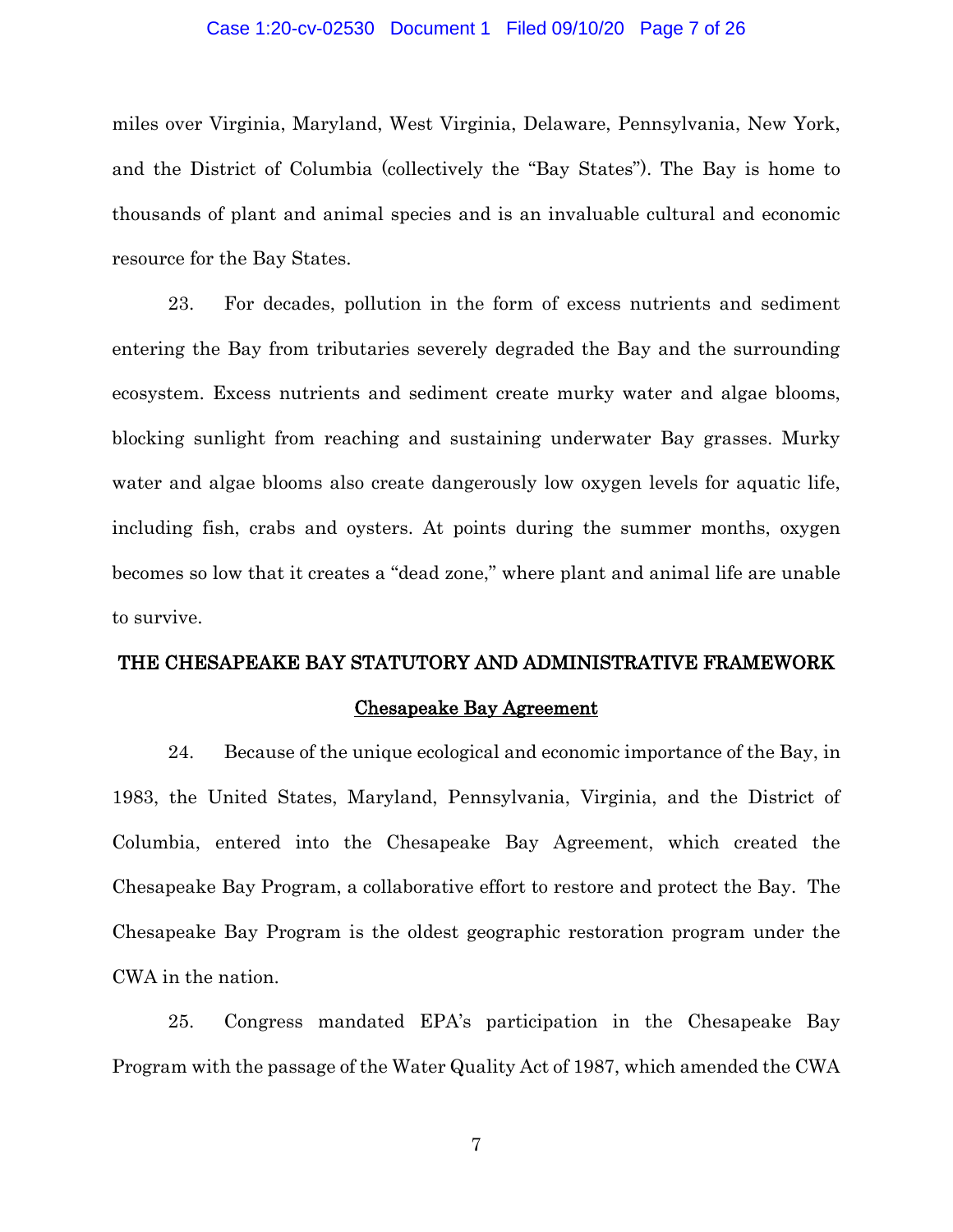#### Case 1:20-cv-02530 Document 1 Filed 09/10/20 Page 8 of 26

and added Section 117. The law authorized: (1) \$3 million annually to support the activities of EPA's Bay Program Office, which coordinates federal and state efforts to restore and protect the Bay; and (2) \$10 million annually for matching grants to facilitate the Bay States' pollution-reduction measures. Pub. L. No. 100-4, § 103, 101 Stat. 7, 11.

26. Recognizing the Bay as "a national treasure and a resource of worldwide importance," in 2000, Congress enacted the Chesapeake Bay Restoration Act. The Restoration Act amended Section 117 of the CWA by expanding EPA's duty to oversee Bay restoration. Amended Section 117 requires EPA to "ensure that management plans are developed and implementation is begun by signatories to the Chesapeake Bay Agreement to achieve and maintain . . . the nutrient goals of the Chesapeake Bay Agreement for the quantity of nitrogen and phosphorous entering the Chesapeake Bay and its watershed." 33 U.S.C.  $\S 1267(g)(1)(A)$ .

27. During this same time, EPA and the initial signatories to the Bay Agreement renewed their commitment to restore the Bay by signing the 2000 Chesapeake Bay Agreement, which included a restoration strategy and specific goals to reduce pollution in the Bay. In 2002, the remaining Bay States (New York, Delaware, and West Virginia) became parties to the 2000 Bay Agreement.

28. Since its inception, the Chesapeake Bay Agreement has been amended four times. The latest iteration is the 2014 Bay Agreement. Under the CWA, the goal of the Bay Agreement is to restore and protect "the Chesapeake Bay ecosystem and the living resources of the Chesapeake Bay ecosystem." Id.  $\S 1267(a)(2)$ .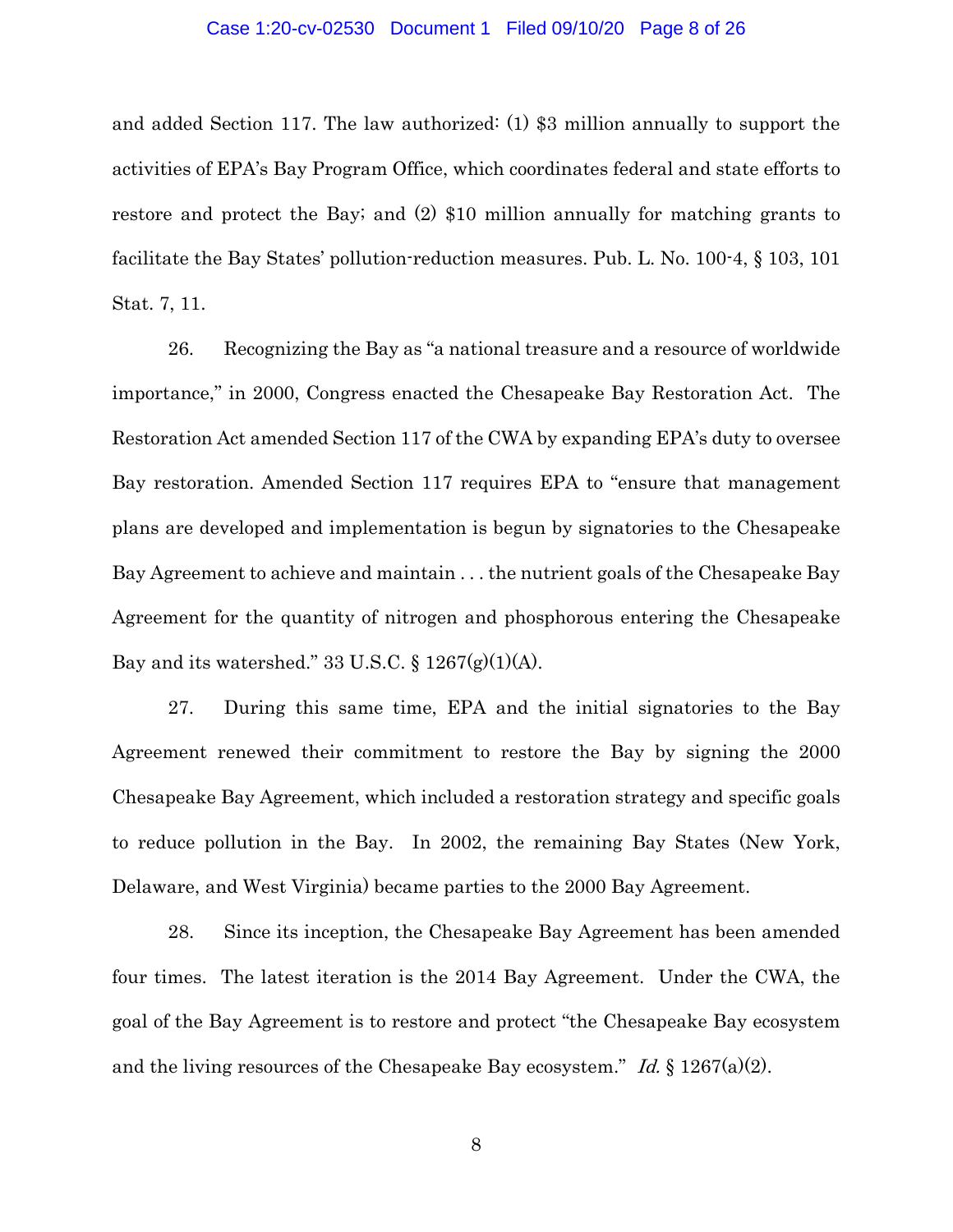#### The Chesapeake Bay TMDL

29. In October 2007, EPA and the Bay States agreed that EPA would develop and publish the TMDL for the Bay.

30. On December 29, 2010, EPA finalized the Bay TMDL after a notice-andcomment process that included 18 public meetings (attended by 2,500 individuals) and the submission of more than 14,000 public comments.

31. The Bay TMDL is a detailed pollution reduction plan that includes point-source and nonpoint-source limitations on nitrogen, phosphorus, and sediment, and that further allocates those limits to specific point- and nonpoint-source sectors. The TMDL sets target dates, anticipating that 60% of its proposed actions will be complete by 2017, with all pollution control measures in place by 2025.

32. The Bay States and EPA subsequently entered into the 2014 Chesapeake Watershed Agreement. That Agreement, which is part of the "Chesapeake Bay Agreement" as defined by Section 117, declared that "[b]y 2025, [the signatories] will have all practices and controls installed to achieve the . . . standards as articulated in the Chesapeake Bay TMDL document."

### Implementation of the Bay TMDL

33. As required by Section 117 $(g)$ , EPA directed the Bay States to develop and submit Watershed Implementation Plans (WIPs). The WIPs were to provide a detailed blueprint for the Bay States to implement the TMDL and meet its pollution limits.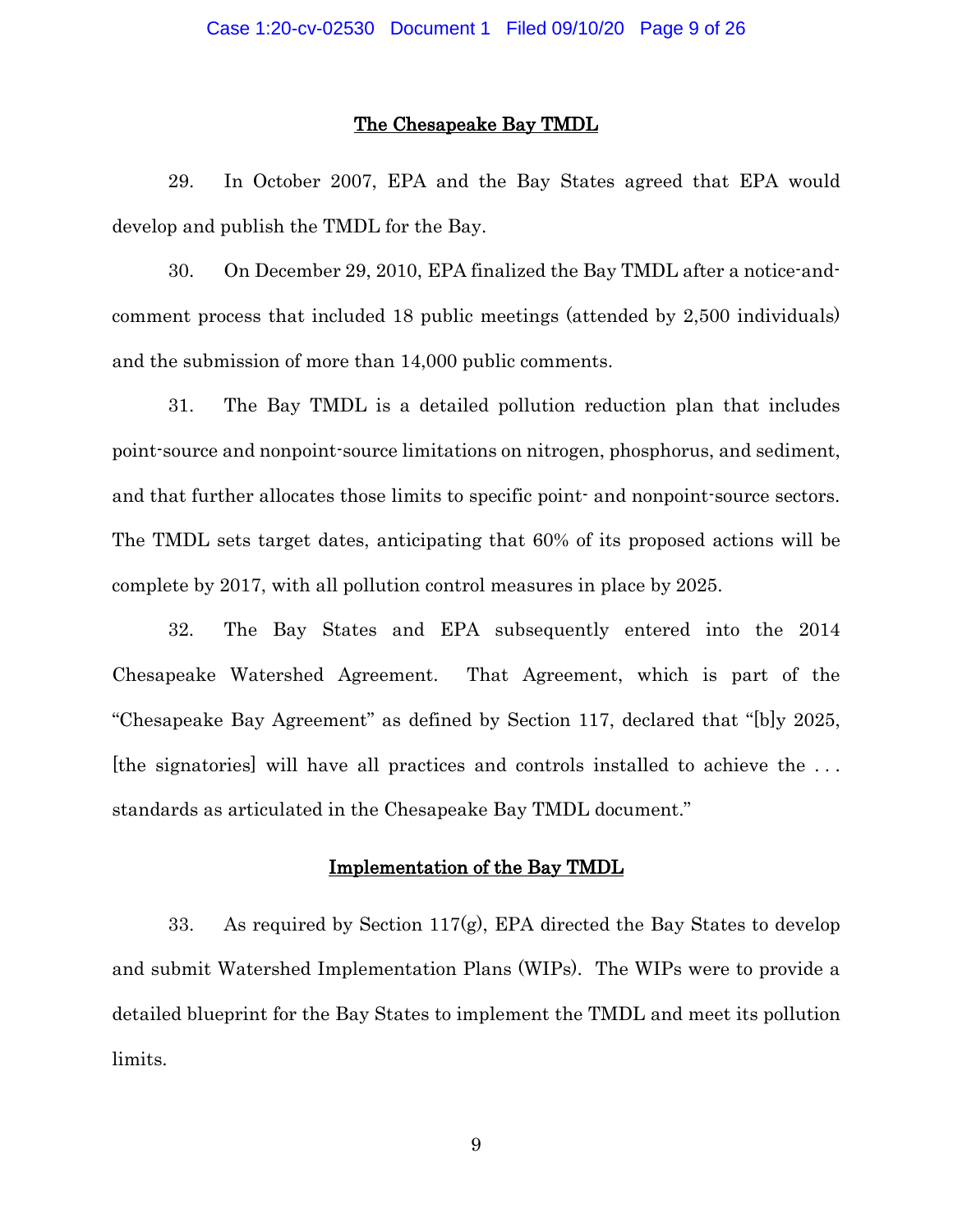#### Case 1:20-cv-02530 Document 1 Filed 09/10/20 Page 10 of 26

34. The WIPs are the management plans required by Section  $117(g)$  of the CWA. They dictate, among other things, how the Bay States will achieve and maintain nutrient goals for the Bay (including the Bay TMDL) and ensure all actions necessary for full restoration are implemented on schedule.

35. EPA directed the Bay States to submit their respective WIPs in three phases. In each successive WIP, EPA tasked each Bay State to provide increasing detail on actions, controls, and financial commitments to demonstrate that it was on track to achieve the TMDL pollutant limitations by 2025. For instance, Phase II WIPs were to allocate pollutant-contribution limits and responsibilities for reducing pollutant loads to meet those limits in each sector. Phase III WIPs were to include more refined actions and controls to be implemented between 2018 to 2025 to achieve water quality standards.

36. Each WIP was developed in five steps: (1) EPA provided detailed guidance and expectations for the WIP submission; (2) the Bay States submitted draft WIPs to EPA; (3) EPA reviewed WIPs and worked with each Bay State to revise and strengthen its WIP; (4) the Bay States submitted their final WIPs to EPA for final review and approval.; and (5) EPA either approved or rejected each WIP.

37. EPA approved final WIPs when it accepted the plans without requiring adjustment, resubmission, or imposing federal consequences or backstop measures to ensure that all necessary pollution controls and practices to achieve the goals of the Bay Agreement would be in place by 2025.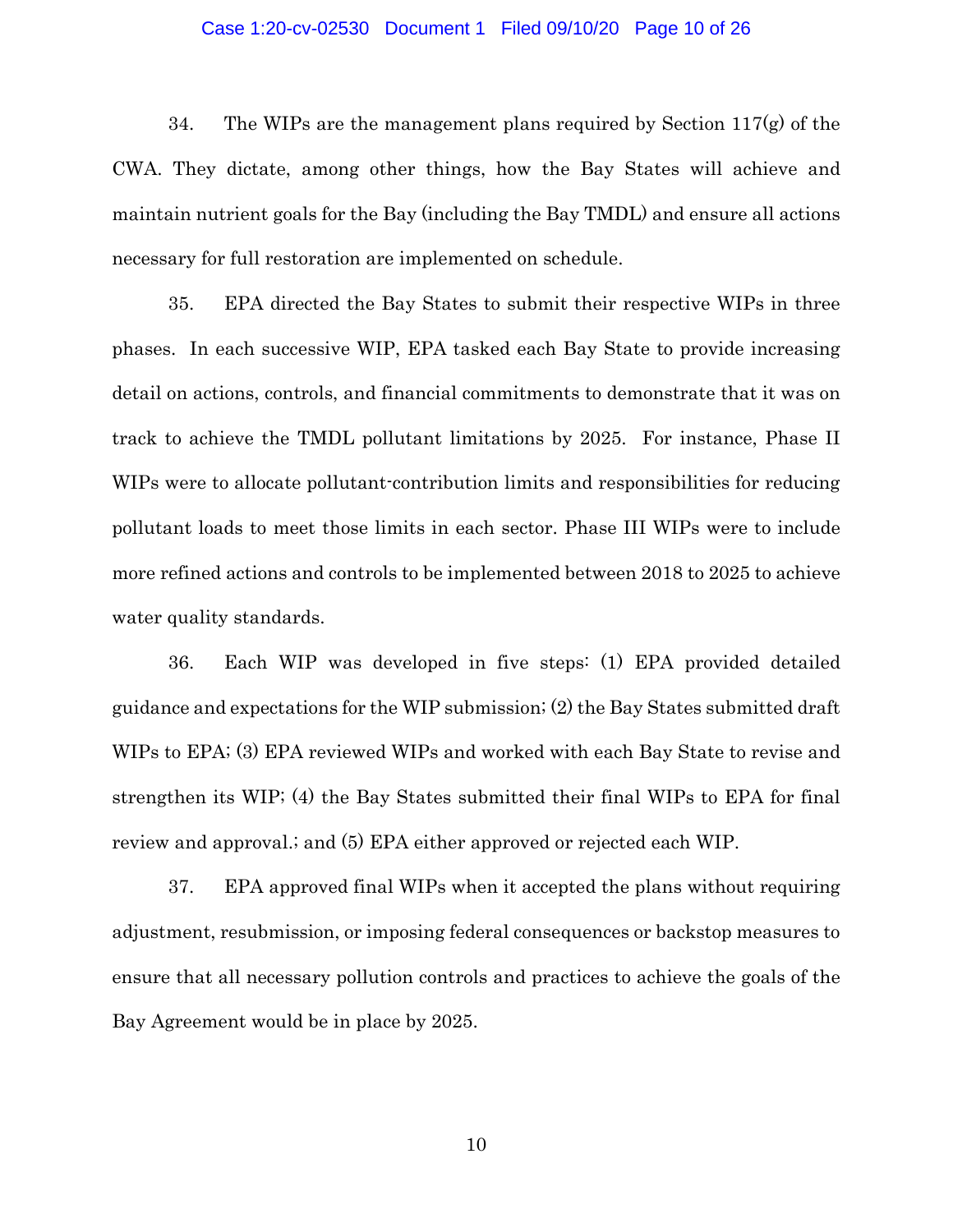### Case 1:20-cv-02530 Document 1 Filed 09/10/20 Page 11 of 26

38. In the past, EPA has consistently taken proactive steps to ensure that the WIPs are adequate to achieve and maintain the Bay Agreement's goals. For example, in Phase I, EPA found that most of the Bay States' draft WIPs neither sufficiently identified pollution reduction programs nor provided assurance the programs could be implemented. EPA accordingly required the Bay States to make improvements to their Phase I WIPs until it concluded that the WIPs provided "reasonable assurance" of plan implementation. In Phase II, EPA followed a similar process, found deficiencies, and required revisions to the WIPs.

# EPA's FAILURE TO DISCHARGE ITS NONDISCRETIONARY DUTY UNDER CWA SECTION 117

### EPA Initially Acted on Its Duty to Ensure that the Bay States "Achieve and Maintain" Their Pollution Reduction Goals.

39. Consistent with Section 117's command, EPA advised the Bay States early in the TMDL process that EPA would take appropriate action if any of the Bay States failed to develop and implement appropriate WIPs consistent with EPA's expectations, to ensure that the necessary water quality restoration and protection activities are carried out.

40. In 2010, the final Chesapeake Bay TMDL included a "Reasonable Assurance and Accountability Framework." In that Framework, EPA stated it would take federal actions to ensure implementation of the Bay TMDL should Bay States themselves fail to demonstrate reasonable assurance they would meet the 2025 deadline.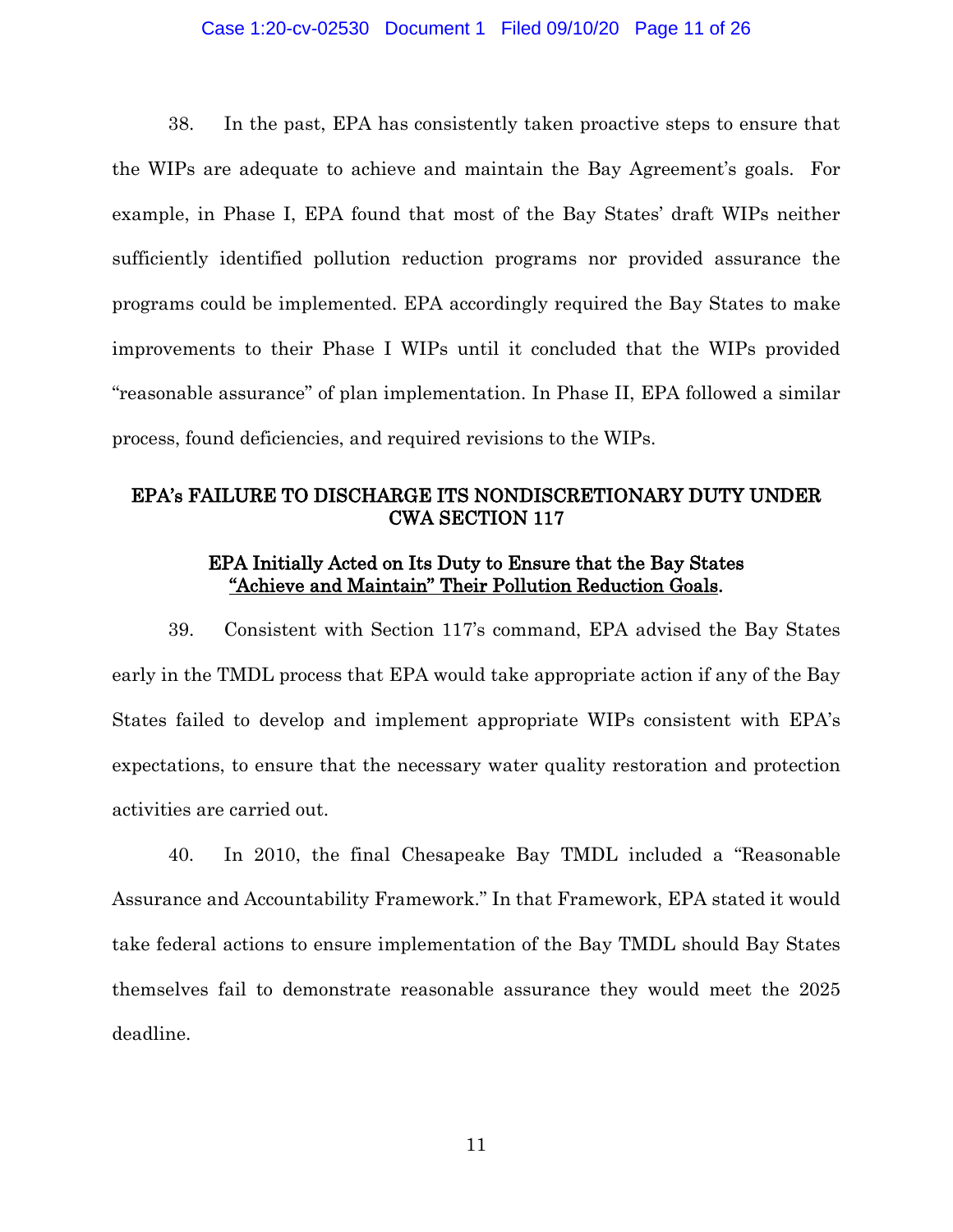### Case 1:20-cv-02530 Document 1 Filed 09/10/20 Page 12 of 26

41. That same year, EPA issued the *Chesapeake Bay Compliance and* Enforcement Strategy, stating that if Bay States fail to act or impede action, then EPA will exercise its enforcement authority and use compliance programs.

42. Consistent with that statement, EPA did not hesitate to require improvements of a deficient WIP by imposing "backstop" measures and additional pollution control activities. During its review of the Phase I Plans, for instance, EPA imposed a "backstop adjustment" for two sources of pollution: Pennsylvania urban stormwater and West Virginia animal feeding operations and agricultural runoff. EPA required greater reductions from point sources in those states if they exceeded their projected pollutant load allocations.

43. EPA also imposed a "backstop allocation" for New York because its Phase I WIP failed to demonstrate adequate loading reductions of nitrogen and phosphorus. More specifically, for wastewater treatment plants, EPA announced that it was establishing an aggregate wasteload allocation and secured a commitment from New York to provide supporting information for individual wasteload allocations in future permit modifications or renewals.

44. Similarly, when Virginia failed to include enforceable provisions in a stormwater permit as part of its Phase II WIP, EPA asserted that it will maintain enhanced oversight of Virginia's urban stormwater sector and identified potential federal actions that EPA will consider if key issues are not addressed.

45. In these and other ways, EPA's use of its CWA authority has been a necessary and effective tool in ensuring that the WIPs are developed and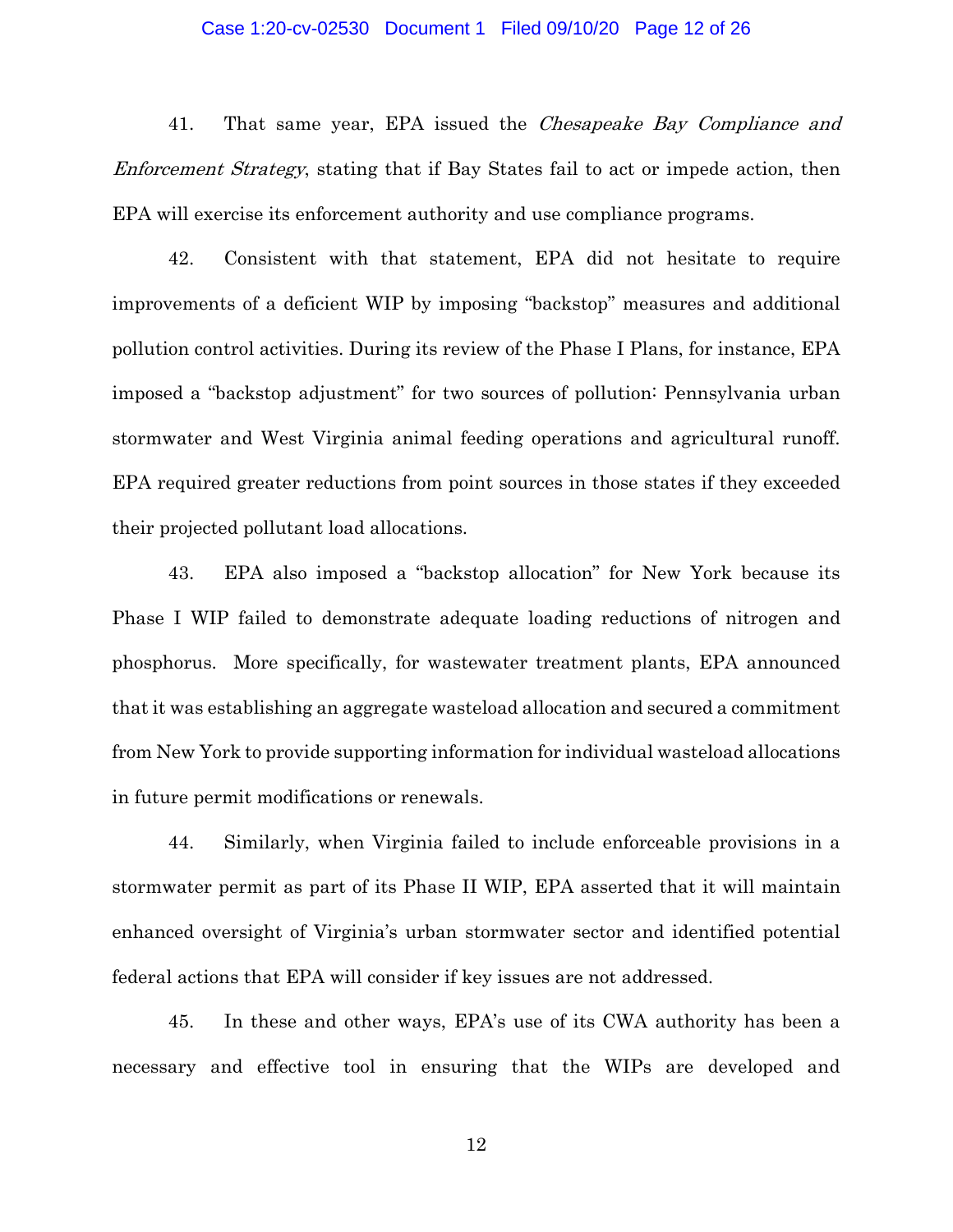implemented to "achieve and maintain" the pollution reduction goals established by the Bay Agreement and Bay TMDL.

# EPA Abandons its Nondiscretionary Duty Under Section 117 by Failing to Require Adequate Phase III WIPs from Pennsylvania and New York.

46. As it had done for the previous WIP Phases, EPA began the Phase III WIP process by conveying its expectations that each Bay State would have all pollution management practices in place by 2025 that will achieve the Bay's water quality standards.

47. Based on shortfalls in Pennsylvania's earlier WIP submissions, EPA provided specific expectations for Pennsylvania's Phase III WIP. Of particular relevance here, EPA directed Pennsylvania to reduce its pollution loadings by 35 million pounds between 2018 and 2025, commit to programmatic, policy, legislative, and regulatory changes necessary to achieve those reductions, and commit to the level of staff, partnerships, and financial resources needed to implement the Phase III WIP and meet the TMDL requirements. The Phase III guidance also indicated that EPA would "enhance oversight" over Pennsylvania's WIP efforts, including a requirement that Pennsylvania report on progress every six months and directing that any federal funds be implemented in priority watersheds.

48. After Pennsylvania submitted its draft Phase III WIP, EPA determined that the draft WIP proposed to achieve only 64% of the nitrogen reduction targets prescribed for Pennsylvania by the Bay TMDL, and 76% of the phosphorus reduction targets prescribed for Pennsylvania by the Bay TMDL. Similarly, after New York submitted its draft Phase III WIP, EPA determined that New York's draft WIP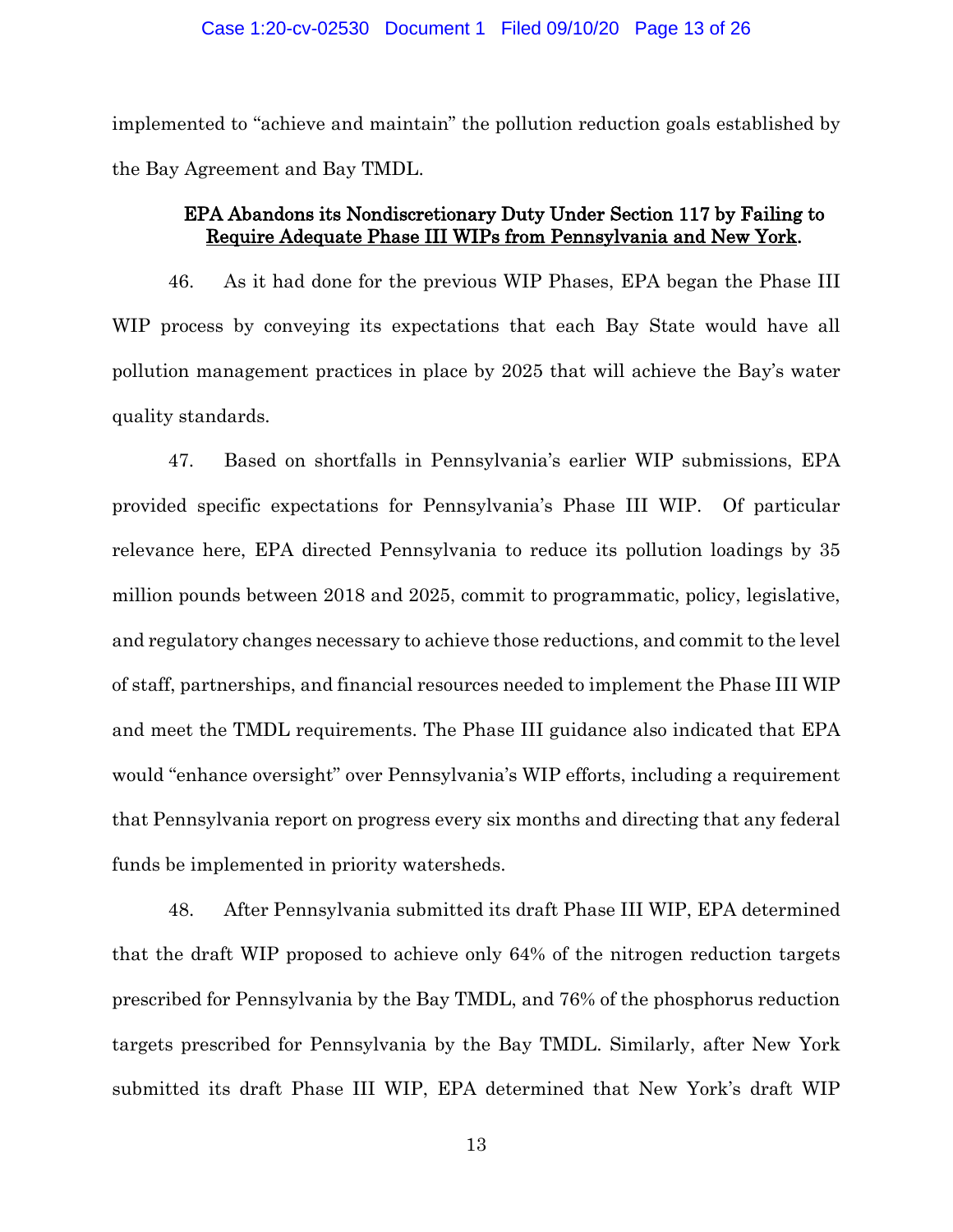### Case 1:20-cv-02530 Document 1 Filed 09/10/20 Page 14 of 26

proposed to achieve only 61% of the nitrogen reduction targets prescribed for New York by the Bay TMDL. Despite these clear deficiencies, EPA merely suggested "potential enhancements" for Pennsylvania and New York to include in their final Phase III WIPs.

49. All Bay States submitted their final Phase III WIPs in August 2019. Even though EPA recognized that those submitted by Pennsylvania and New York remained significantly deficient, EPA did not require revision or resubmission.

50. On the face of their respective final Phase III WIPs, Pennsylvania and New York will not meet the 2025 nutrient reduction targets required by the Bay Agreement and Bay TMDL. Indeed, by its own admission, Pennsylvania's WIP was underfunded by \$324 million per year or approximately 63% of the necessary projected funding.

51. EPA has admitted that neither Pennsylvania nor New York will meet their nutrient reduction targets. The agency found that Pennsylvania would achieve only 75% of its TMDL-required reductions for nitrogen pollution.[2](#page-13-0) Similarly, EPA concluded that New York would meet only 66% of its TMDL-required reductions for nitrogen pollution.[3](#page-13-1)

52. Instead of directing Pennsylvania and New York to revise their final Phase III WIPs to comply with the Bay Agreement and the Bay TMDL, EPA merely

<span id="page-13-0"></span><sup>&</sup>lt;sup>2</sup> Evaluation of Pennsylvania's Phase III Watershed Implementation Plan (WIP), EPA ES-1 (Dec. 19, 2019),<https://www.epa.gov/sites/production/files/2019-12/documents/pa.pdf>

<span id="page-13-1"></span><sup>&</sup>lt;sup>3</sup> Evaluation of New York's Phase III Watershed Implementation Plan (WIP), EPA 2 (Dec. 19, 2019), https://www.epa.gov/sites/production/files/2019-12/documents/ny.pdf.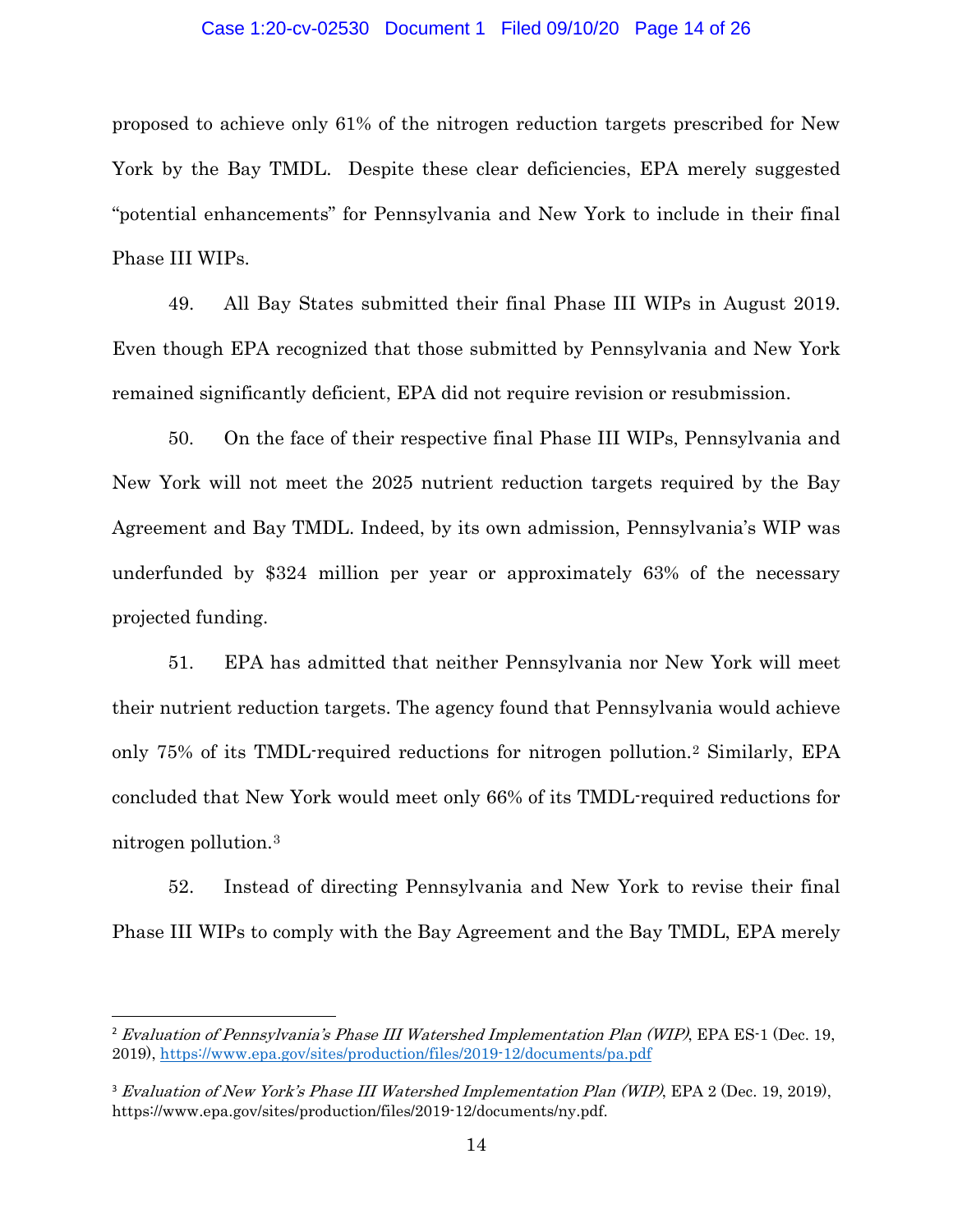#### Case 1:20-cv-02530 Document 1 Filed 09/10/20 Page 15 of 26

noted the WIPs' weaknesses without taking further action. EPA imposed none of the regulatory measures and financial incentives it had brought to bear when confronted with similarly deficient WIPs in the past. Nor did EPA otherwise take, or threaten to take, any actions against Pennsylvania or New York for their facially deficient WIPs.

53. Despite claiming the contrary, EPA's acceptance of the facially deficient WIPs submitted by Pennsylvania and New York without requiring revisions or financial backstop measures constituted approval. EPA subsequently announced that it would not revisit the Phase III WIPs.

54. EPA has failed to ensure that Pennsylvania and New York develop and implement WIPs that achieve and maintain their TMDL-required nutrient reductions. That failure comes at a particularly crucial point. With the conclusion of the WIP process, there is no further statutory or regulatory mechanism to ensure that the Bay States will achieve and maintain those reductions.

55. Further, EPA's actions with respect to Pennsylvania's and New York's final Phase III WIPs represent an about-face from its prior guidance and action taken to improve deficient WIPs. EPA provided no advance notice of its abrupt abandonment of the decade-old guidance, which the agency had consistently invoked during the first two phases of the WIP process. EPA's actions threaten the TMDL process, the future restoration and health of the Bay, and the livelihoods of the millions who use the Bay as a multi-purpose resource.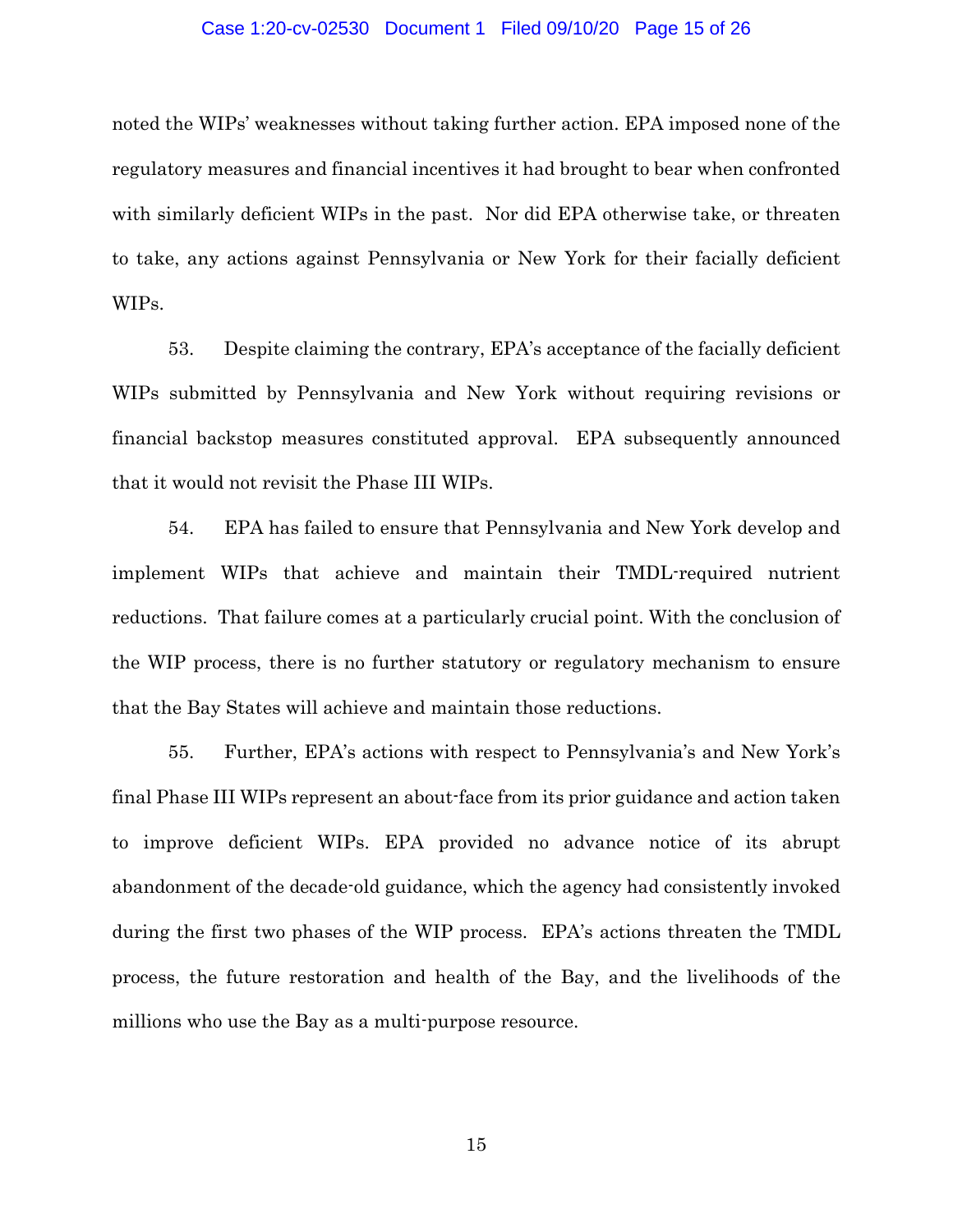# EPA's Failure Will Severely Harm the Plaintiffs and Will Jeopardize the Health of the Bay.

56. EPA's failure to ensure that nutrient reduction goals will be met will reverberate across the Chesapeake Bay watershed and the jurisdictions that share the role of caretaker of this important resource.

57. Plaintiffs have made difficult fiscal decisions to fulfill their commitments under the Bay Agreement. They have devoted significant economic and other resources not only based on their collective commitment reflected in the Bay Agreement, but also in reliance on EPA's statutory duty—and EPA's statements in recognition of that duty—to ensure that all Bay States meet those commitments. From 2016 to 2018, Maryland, Virginia, and Delaware spent approximately \$2.3 billion, \$629 million, and \$2.6 million, respectively, on developing and implementing their WIPs. The District spent approximately \$113 million between 2017 and 2019.

58. In contrast, while Pennsylvania estimated that the investment required to meet its pollution-reduction target would be \$521 million per year, it committed to spend only \$197 million per year—an annual shortfall of \$324 million. Similarly, New York estimated that the necessary annual investment to meet its pollution-reduction target for the agricultural sector would be \$92 million, but anticipated public investment amounted to only \$51 million—a shortfall of \$41 million per year.

59. As a result of EPA's regulatory retreat, Pennsylvania and New York will fall significantly short of their nutrient reduction goals and the long and difficult journey to restore the Bay may end short of success. Pennsylvania and New York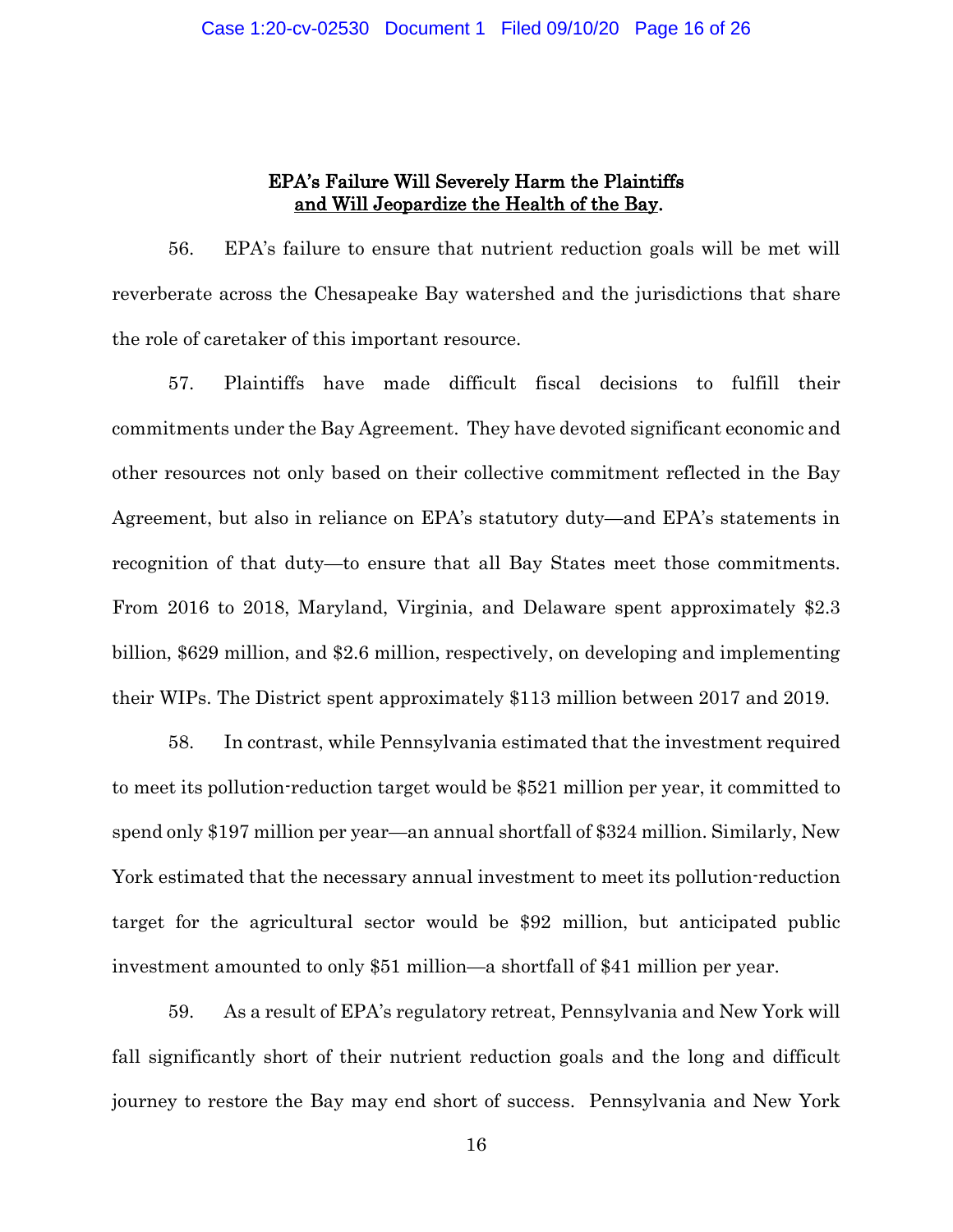### Case 1:20-cv-02530 Document 1 Filed 09/10/20 Page 17 of 26

will continue to discharge excessive pollution into the Bay and its tributaries. This excess pollution will lead to exceedances of federal and state water quality standards beyond 2025, harm fish and other aquatic resources, and eliminate or curtail recreational opportunities for the millions who visit the Bay each year. Plaintiffs and their residents will not fully realize the economic benefit of a restored Bay, estimated to be approximately \$22.5 billion (compared to pre-TMDL benefits).

60. Plaintiffs will also suffer particularized harm:

### Harm to Maryland's Interests

61. Pennsylvania and New York contribute nutrient and sediment pollution through the Susquehanna River into the Chesapeake Bay. Pennsylvania also contributes nutrient and sediment pollution through the Potomac River into the Chesapeake Bay.

62. Sediment and nutrient pollution entering Maryland from the Susquehanna and Potomac River watersheds has degraded the health of the Chesapeake Bay and tributaries. Excess nutrients fuel algal growth in the Chesapeake Bay and thereby deplete oxygen levels. One result is "dead zones" that can suffocate aquatic life, kill fish, and in some instances contribute to toxic algal blooms.

63. The growth of algae, as a result of nutrient and sediment pollution from the Susquehanna River and Potomac River, reduces water clarity and thereby inhibits the growth of underwater grasses. These grasses provide critical nursery and feeding habitats for finfish and shellfish. Affected species include Maryland's state fish, the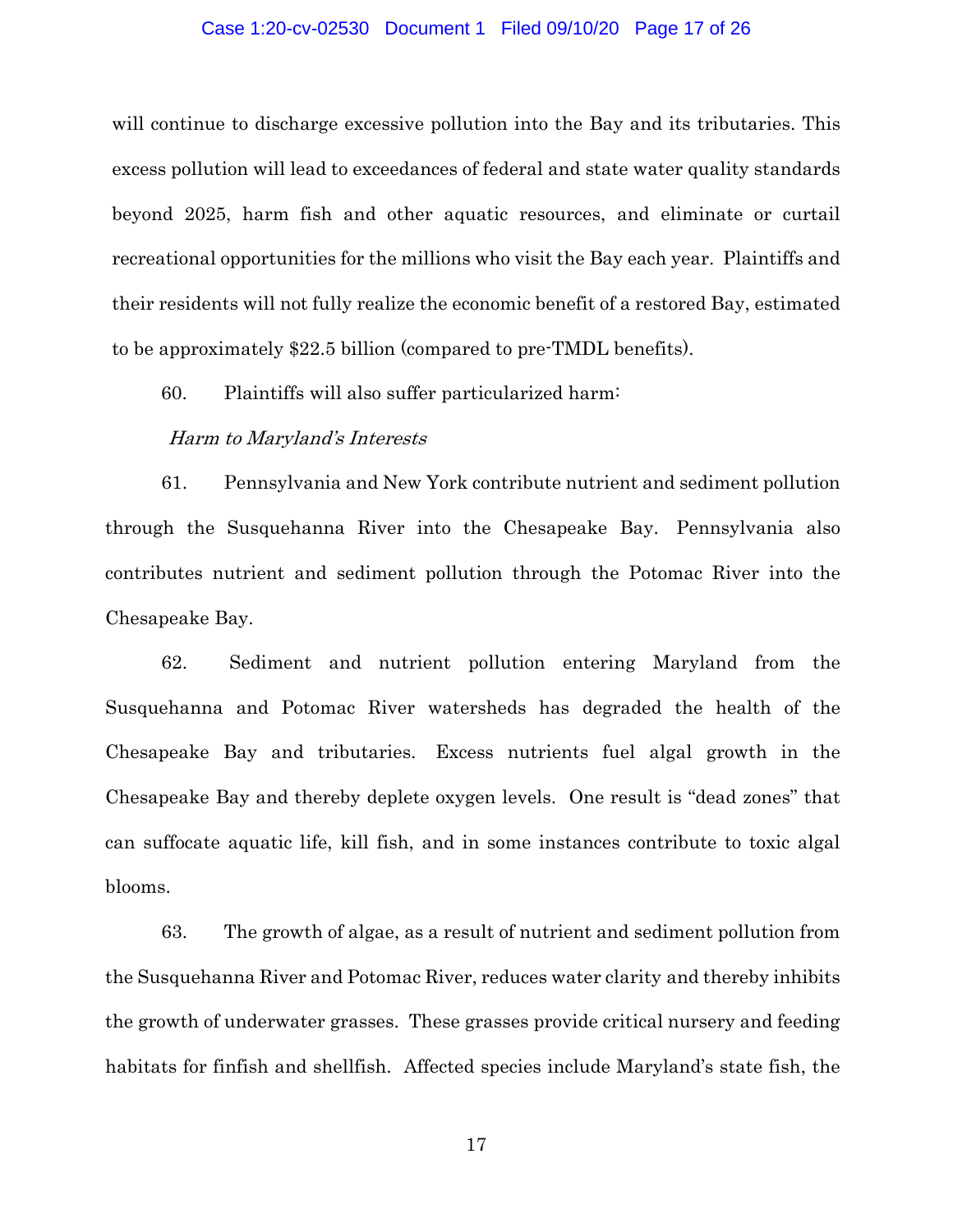### Case 1:20-cv-02530 Document 1 Filed 09/10/20 Page 18 of 26

striped bass, as well Maryland's state crustacean, the blue crab—both of which are important to Maryland's economy. Cloudy and turbid waters also impact recreational users of the Chesapeake Bay.

64. Excess sediment can also smother oysters and other benthic organisms and degrade recreational amenities (such as marinas) and commercial shipping channels and ports. Counteracting these impacts requires costly dredging.

65. The health of the Chesapeake Bay and its tributaries is closely tied to Maryland's economy, particularly in areas near the Bay. Marylanders depend on and enjoy the Chesapeake Bay's seafood, commercial and recreational fisheries, and recreational activities.

66. EPA's failure to require New York's and Pennsylvania's compliance with the Bay Agreement's 2025 pollution-reduction goals will perpetuate the harms caused by excessive nutrient and sediment pollution to the Chesapeake Bay.

### Harm to the District of Columbia's Interests

67. The Potomac watershed is in many states, including Pennsylvania, and the District of Columbia.

68. As Pennsylvania is upstream of the District of Columbia, excess nutrient pollution discharged from Pennsylvania enters the District of Columbia by way of the Potomac River.

69. Nutrient pollution in the Potomac River contributes to: (1) excess algal growth, as measured by high levels of *chlorophyll a*,  $(2)$  low oxygen levels, and  $(3)$ poor water clarity.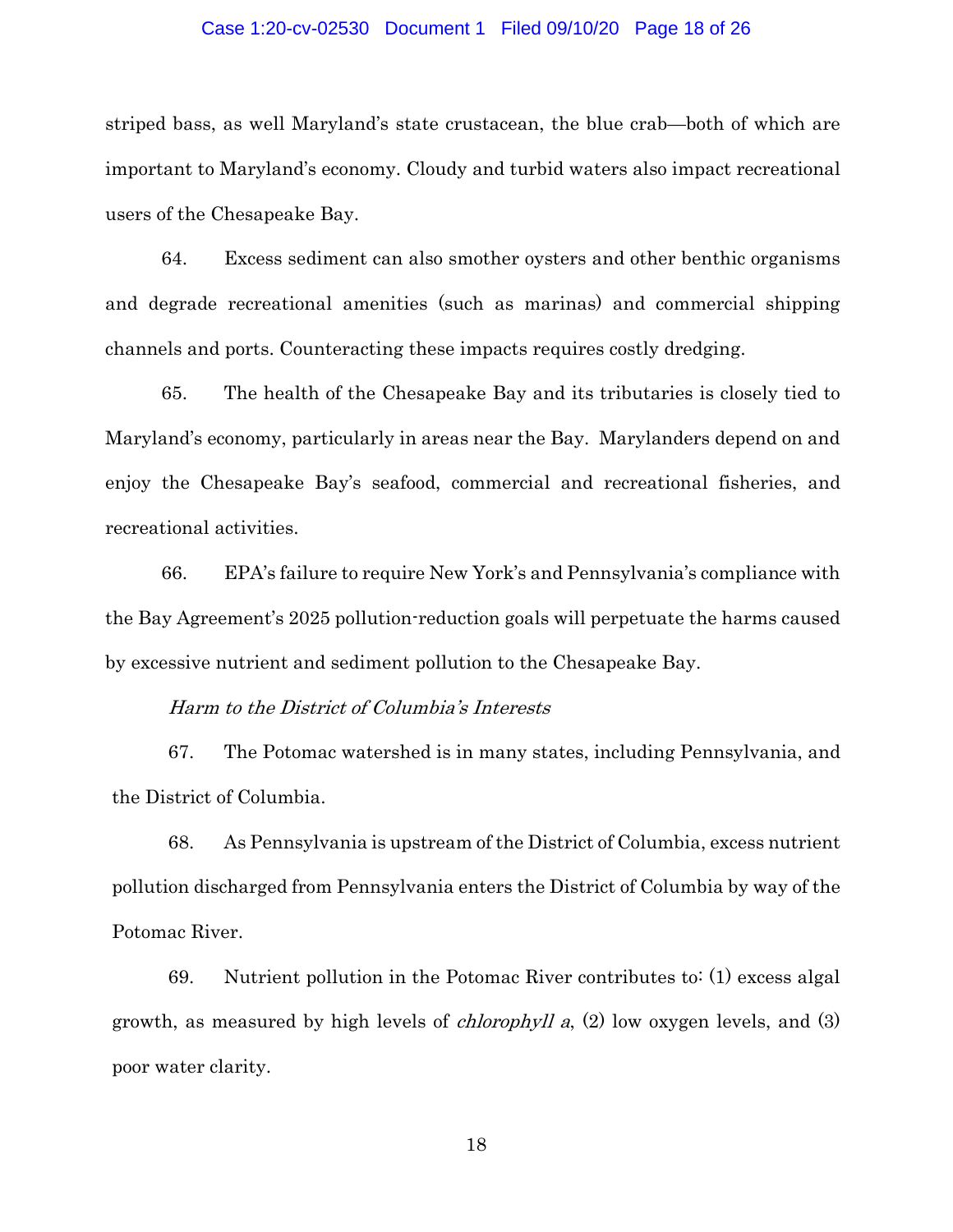#### Case 1:20-cv-02530 Document 1 Filed 09/10/20 Page 19 of 26

70. EPA's failure to require New York's and Pennsylvania's compliance with the Bay Agreement's 2025 pollution-reduction goals will result in excessive nutrient pollution entering the Chesapeake Bay and the District of Columbia's portion of the Potomac River, negatively impacting water quality, fish, aquatic life and its habitat, and District of Columbia residents' use of these resources.

71. District of Columbia residents enjoy recreating on and consuming fish and shellfish from the mainstem of the Chesapeake Bay.

72. District of Columbia residents actively use and enjoy District waters, including the Potomac River.

### Harm to Virginia's Interests

73. Pennsylvania and New York contribute nutrient and sediment pollution through the Susquehanna River into the Chesapeake Bay. Pennsylvania also contributes nutrient and sediment pollution through the Potomac River, which flows into the Chesapeake Bay.

74. As Pennsylvania is upstream of Virginia, excess nutrient pollution discharged from Pennsylvania enters Virginia by way of the Chesapeake Bay itself and through the Potomac River.

75. Sediment and nutrient pollution entering Virginia from the Susquehanna and Potomac River watersheds has degraded the health of the Chesapeake Bay and tributaries. Excess nutrients fuel algal growth in the Chesapeake Bay and thereby deplete oxygen levels. One result is "dead zones" that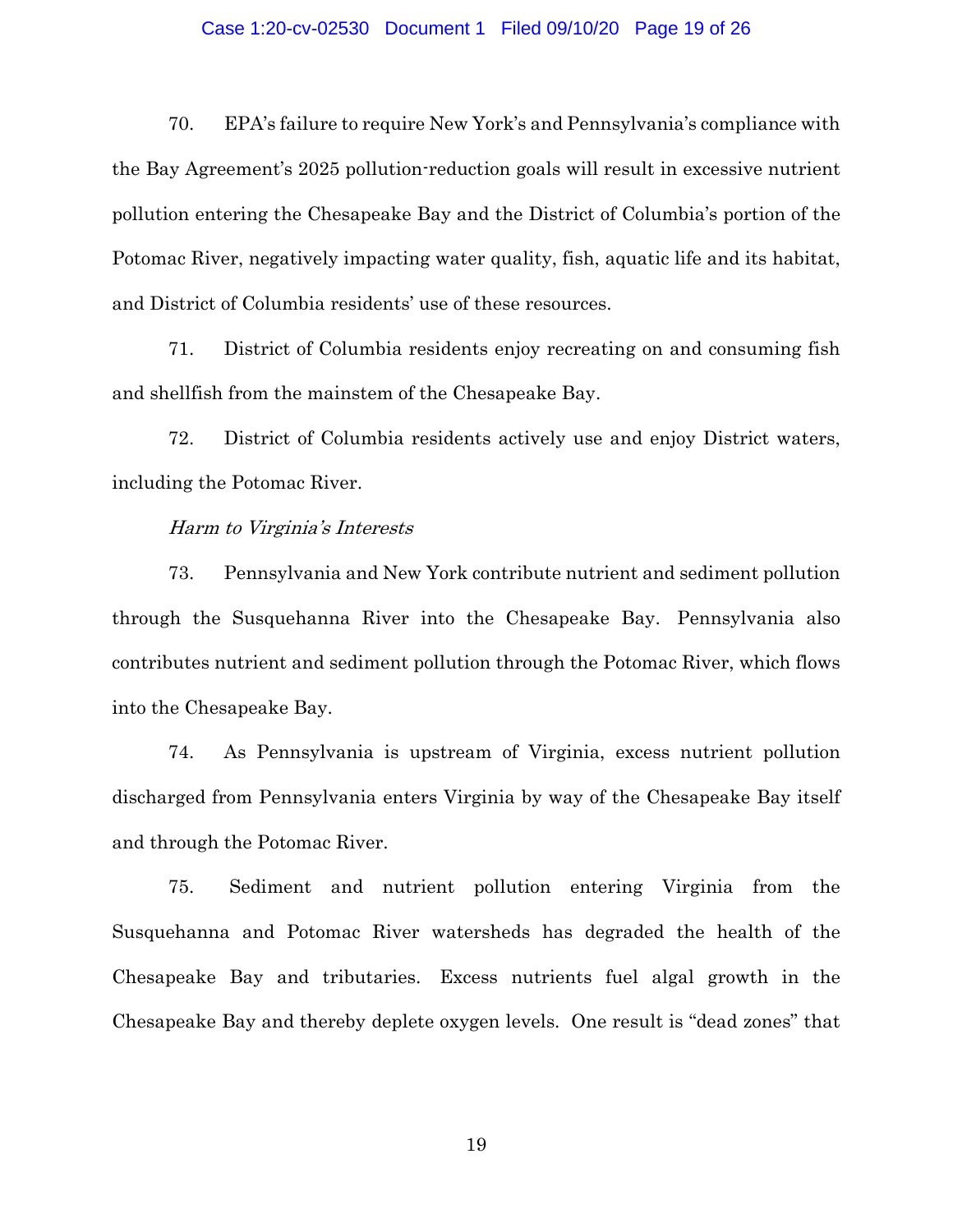#### Case 1:20-cv-02530 Document 1 Filed 09/10/20 Page 20 of 26

can suffocate aquatic life, kill fish, and in some instances contribute to toxic algal blooms.

76. The growth of algae, as a result of nutrient and sediment pollution from the Susquehanna River and Potomac River, reduces water clarity and thereby inhibits the growth of underwater grasses. These grasses provide critical nursery and feeding habitats for finfish and shellfish. Affected species include crab, rockfish, bluefish, drum, and trout, which are important to Virginia's economy. Cloudy and turbid waters are also unsightly and impact recreational users of the Chesapeake Bay.

77. Excess sediment also can smother oysters and other benthic organisms and degrade recreational amenities (such as marinas) and commercial shipping channels and ports. Counteracting these impacts requires costly dredging.

78. The health of the Chesapeake Bay and its tributaries is closely tied to Virginia's economy, particularly in areas near the Bay. Virginians depend on and enjoy the Chesapeake Bay's seafood, commercial and recreational fisheries, and recreational activities.

79. EPA's failure to require New York's and Pennsylvania's compliance with the Bay Agreement's 2025 pollution-reduction goals will result in excessive nutrient pollution entering the Chesapeake Bay and the Commonwealth of Virginia's portion of the Potomac River, negatively impacting water quality, fish, aquatic life and its habitat, and Virginians' use of these resources.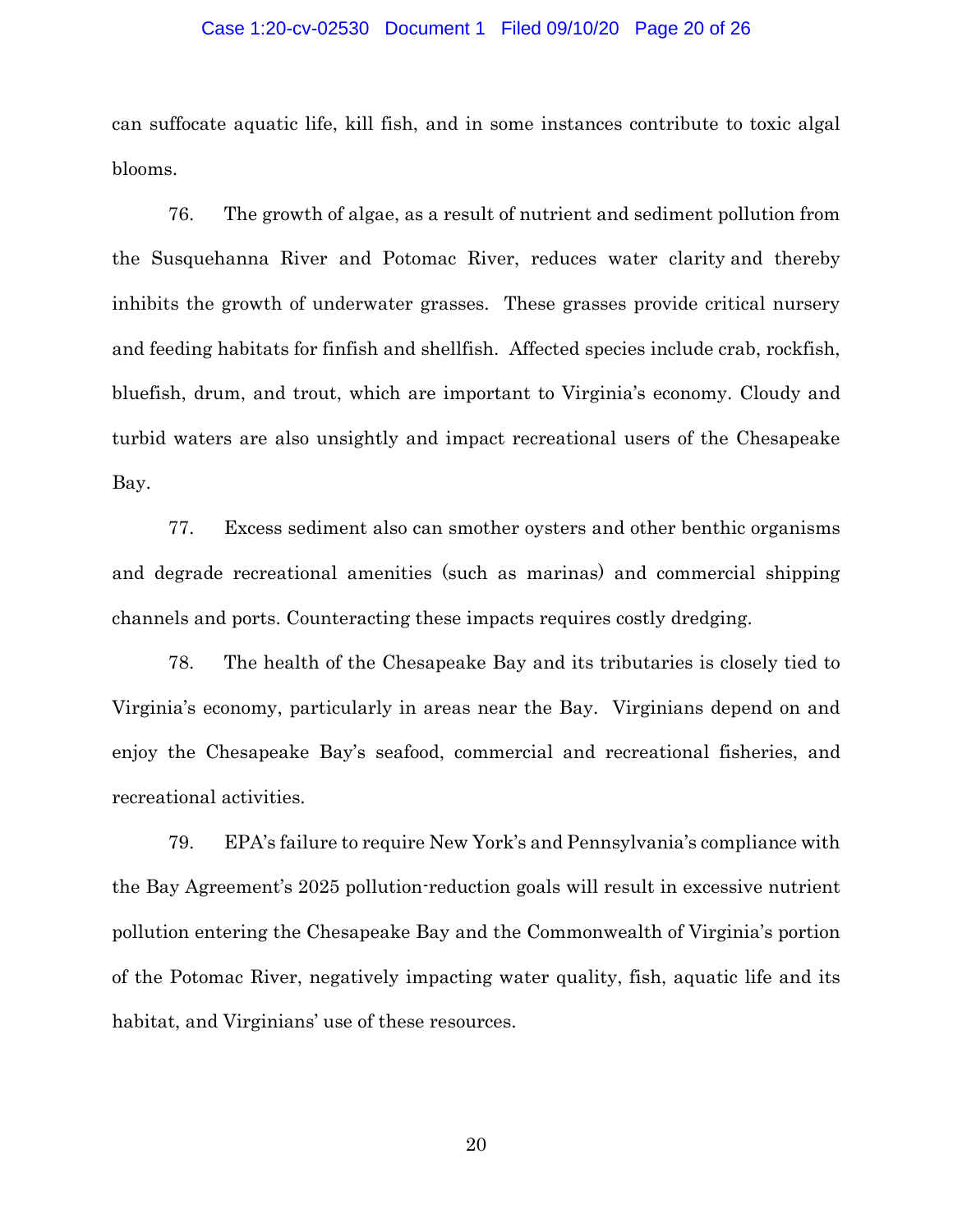### Harm to Delaware's Interests

80. The Nanticoke River is the principal tributary of the Chesapeake Bay in Delaware, although Delaware also includes portions of the Elk, Bohemia, Chester, Sassafras, Choptank, Wicomico, and Pocomoke watersheds. The Nanticoke is a tidal river as far as Seaford and Blades in Delaware.

81. While Bay watershed rivers originating in Pennsylvania and New York do not flow into Delaware, nitrogen and phosphorous pollution carried into the Bay by the Susquehanna River from Pennsylvania and New York negatively affect Delaware's tidal waters leading to the Bay.

82. Delawareans have direct water access to the Bay on the Nanticoke River, and many enjoy water activities on the Elk, Bohemia, Sassafras, Chester, and Choptank, which are readily accessible to Delaware. Many Delaware residents enjoy boating, fishing, and relaxing on the Bay waters of the Eastern Shore of Maryland.

83. Delaware, which has done its part to reduce excess nutrients and sediment, would sustain harm from EPA's failure to require New York's and Pennsylvania's compliance with the Agreement's 2025 pollution-reduction goals. EPA's failure will result in excessive nutrient pollution entering the Chesapeake Bay, negatively impacting water quality, fish, aquatic life and its habitat, and Delawareans use of these resources.

84. Plaintiffs have made financial and policy decisions in reliance on EPA's legal obligations under CWA § 117, and on EPA statements in furtherance of those obligations. Plaintiffs have done so with the expectation that EPA would require all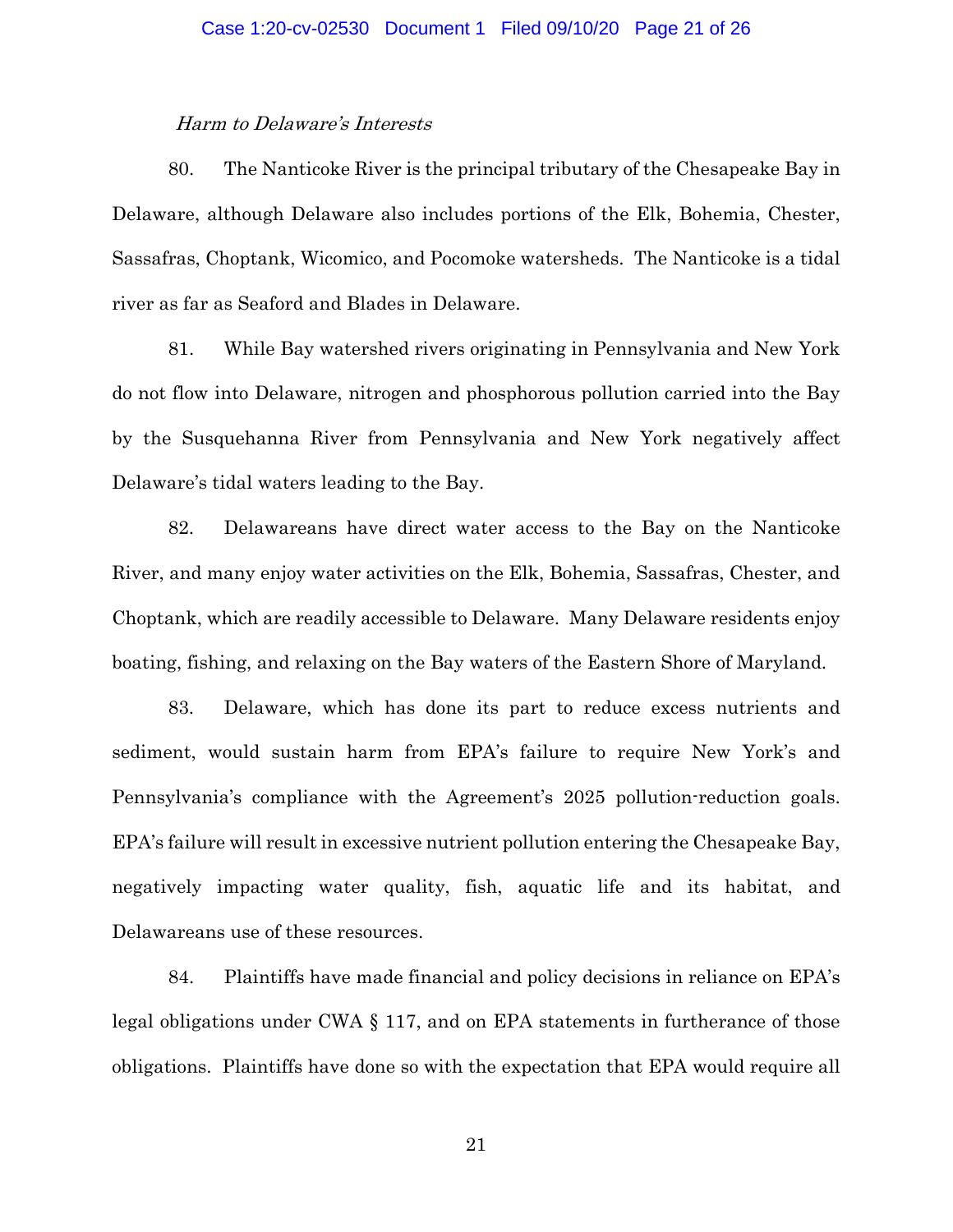the Bay States to meet their commitments under the Bay Agreement and the Bay TMDL.

### COUNT ONE

# EPA's Failure to Comply with Its Nondiscretionary Duty Under CWA  $\S 117(g)(1)$

85. Plaintiffs reallege and incorporate by reference the allegations set forth in all preceding paragraphs.

86. Section  $117(g)(1)$  of the CWA requires EPA to "ensure that management" plans are developed and implementation is begun by signatories to the Chesapeake Bay Agreement to achieve and maintain: (A) the nutrient goals of the Chesapeake Bay Agreement for the quantity of nitrogen and phosphorus entering the Chesapeake Bay and its watershed" and "(B) the water quality requirements necessary to restore living resources in the Chesapeake Bay ecosystem."

87. The WIPs developed by the Bay State signatories are the management plans contemplated by CWA  $\S 117(g)(1)$ .

88. The Bay TMDL and the Chesapeake Bay Agreement's nutrient goals for nitrogen and phosphorus specify that all pollution control measures needed to fully restore the Bay and its tidal rivers must be in place by 2025.

89. The Phase III WIPs submitted by Pennsylvania and New York fail to meet the nutrient goals allocated to those States by the Chesapeake Bay Agreement.

90. By failing to require Pennsylvania and New York to develop and implement Phase III WIPs that meet the goals of the Bay Agreement, EPA has breached its nondiscretionary duty to ensure that management plans submitted by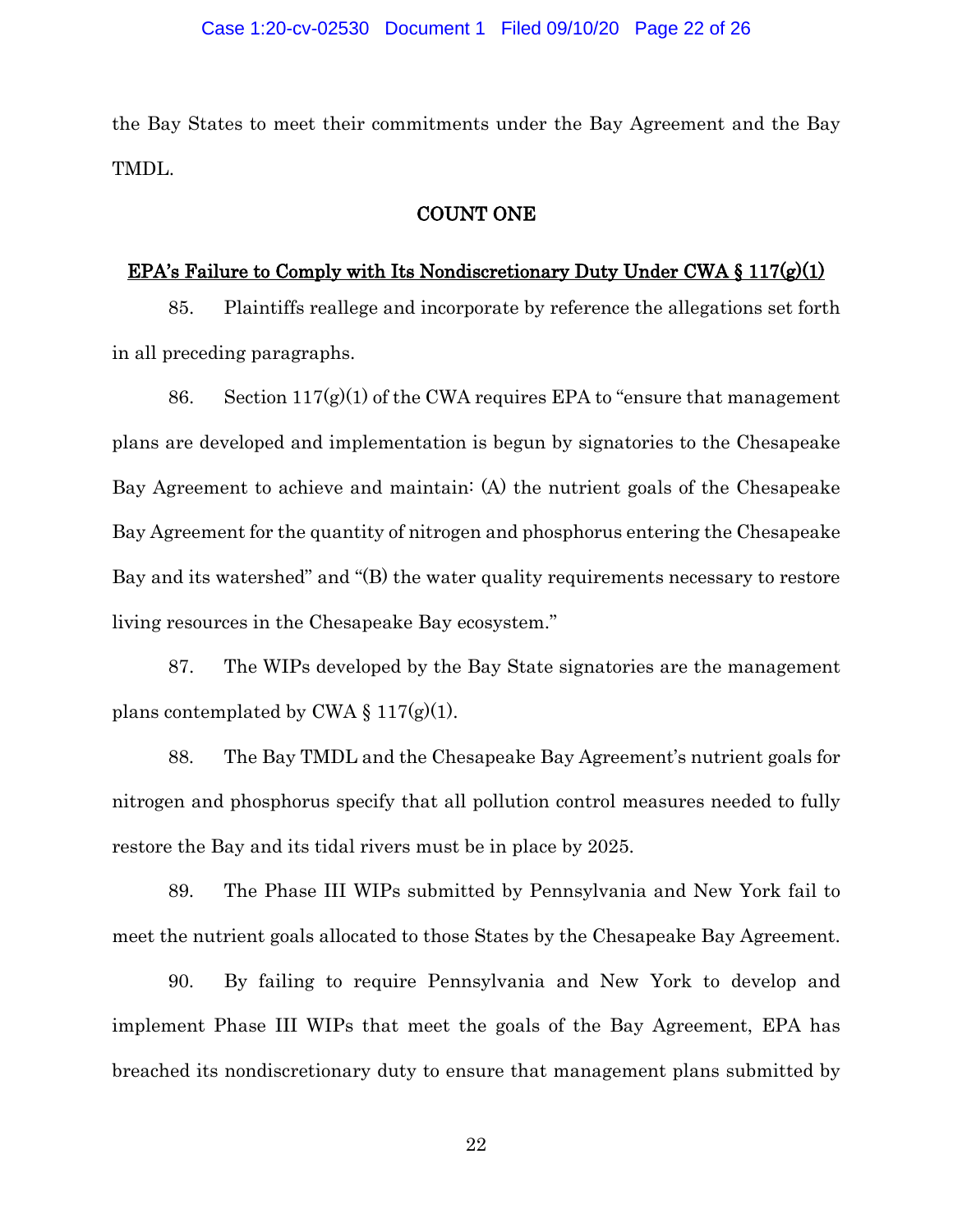the Bay State signatories will achieve and maintain the nutrient goals of the Chesapeake Bay Agreement, in violation of CWA  $\S 117(g)(1)$ .

### COUNT TWO

# EPA's Arbitrary and Capricious Approval of the Phase III WIPs Violates the Administrative Procedure Act

91. Plaintiffs reallege and incorporate by reference the allegations set forth in all preceding paragraphs.

92. The Administrative Procedure Act provides that this Court "shall . . . hold unlawful and set aside" agency action that is "arbitrary, capricious, [or] an abuse of discretion." 5 U.S.C. § 706(2)(A).

93. EPA's approvals of Pennsylvania's and New York's final Phase III WIPs constitute final agency actions within the meaning of the Administrative Procedure Act.

94. By approving Pennsylvania's and New York's Phase III WIPs, EPA acted unreasonably. EPA approved the WIPs despite finding the WIPs deficient and that they failed to achieve and maintain the nutrient goals of the Chesapeake Bay Agreement and the Bay TMDL.

95. EPA's approvals unreasonably diverged from its statutory mandate and from past practice and guidance without sufficient rationale or explanation, making the agency's actions arbitrary and capricious.

96. EPA failed to consider Plaintiffs' significant reliance on EPA's past practice in committing substantial financial and other resources to achieving the nutrient goals of the Chesapeake Bay Agreement and the Bay TMDL.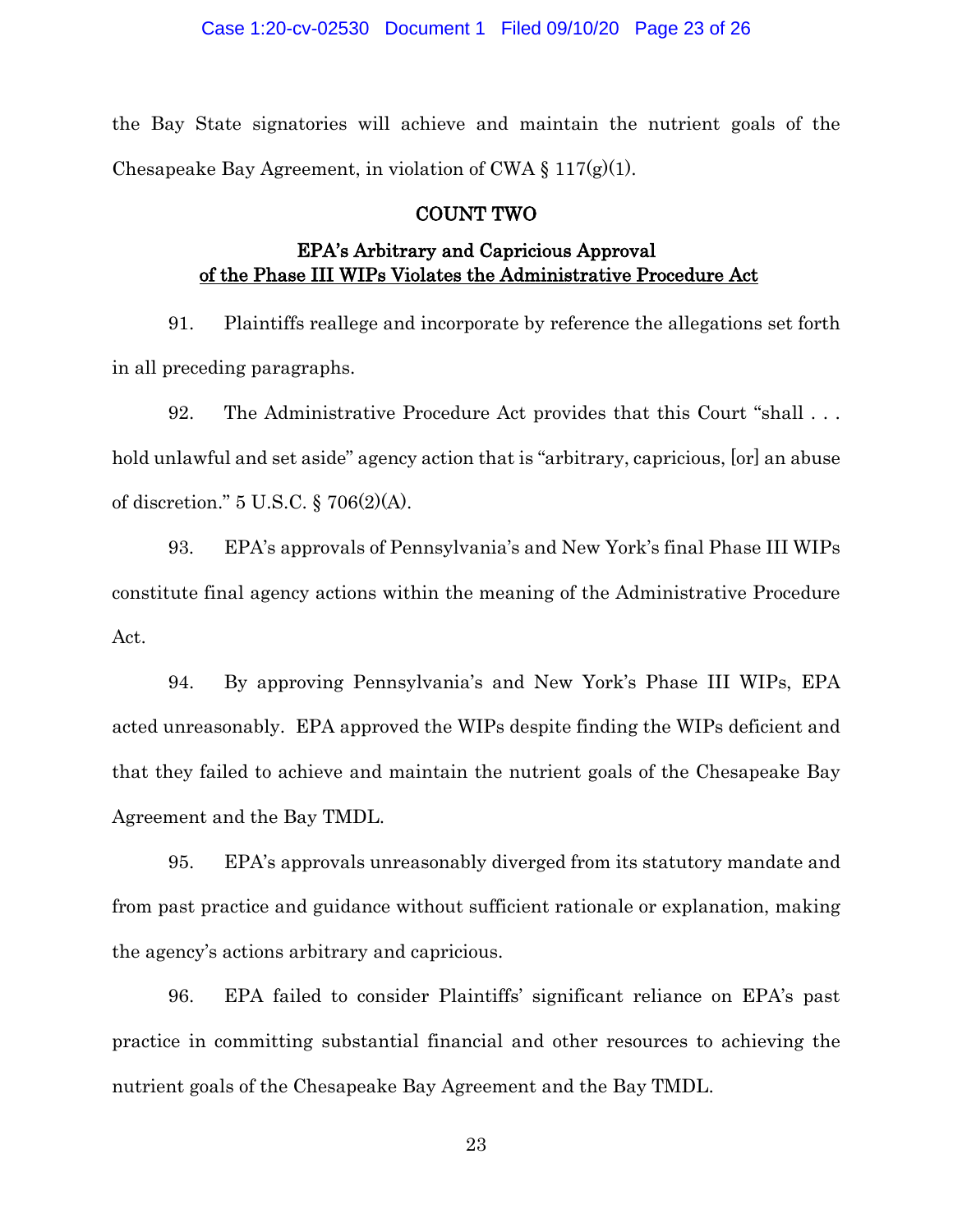### REQUEST FOR RELIEF

Based upon the foregoing, Plaintiffs request that the Court:

- A. Adjudge and declare that EPA has failed to ensure that Pennsylvania's and New York's Phase III WIPs were developed and implemented to achieve and maintain the nutrient reduction goals in the Bay TMDL in violation of 33 U.S.C.  $\S 1267(g)(1)(A);$
- B. Adjudge and declare that EPA's approvals of Pennsylvania's and New York's Phase III WIPs were arbitrary, capricious, an abuse of discretion, or otherwise not in accordance with law, in violation of the Administrative Procedure Act, 5 U.S.C. § 706(2)(A);
- C. Vacate and set aside EPA's actions on Pennsylvania's and New York's Phase III WIPs;
- D. Order EPA to ensure that Pennsylvania and New York develop and implement Phase III WIPs that achieve and maintain the nutrient goals of the Chesapeake Bay Agreement;
- E. Award Plaintiffs their reasonable fees, cost, expenses, and disbursements, including attorney's fees, associated with this litigation; and
- F. Grant such additional and further relief as the Court may deem just, proper and necessary.

Dated this 10th of September, 2020. Respectfully submitted,

FOR THE STATE OF MARYLAND BRIAN E. FROSH Attorney General of Maryland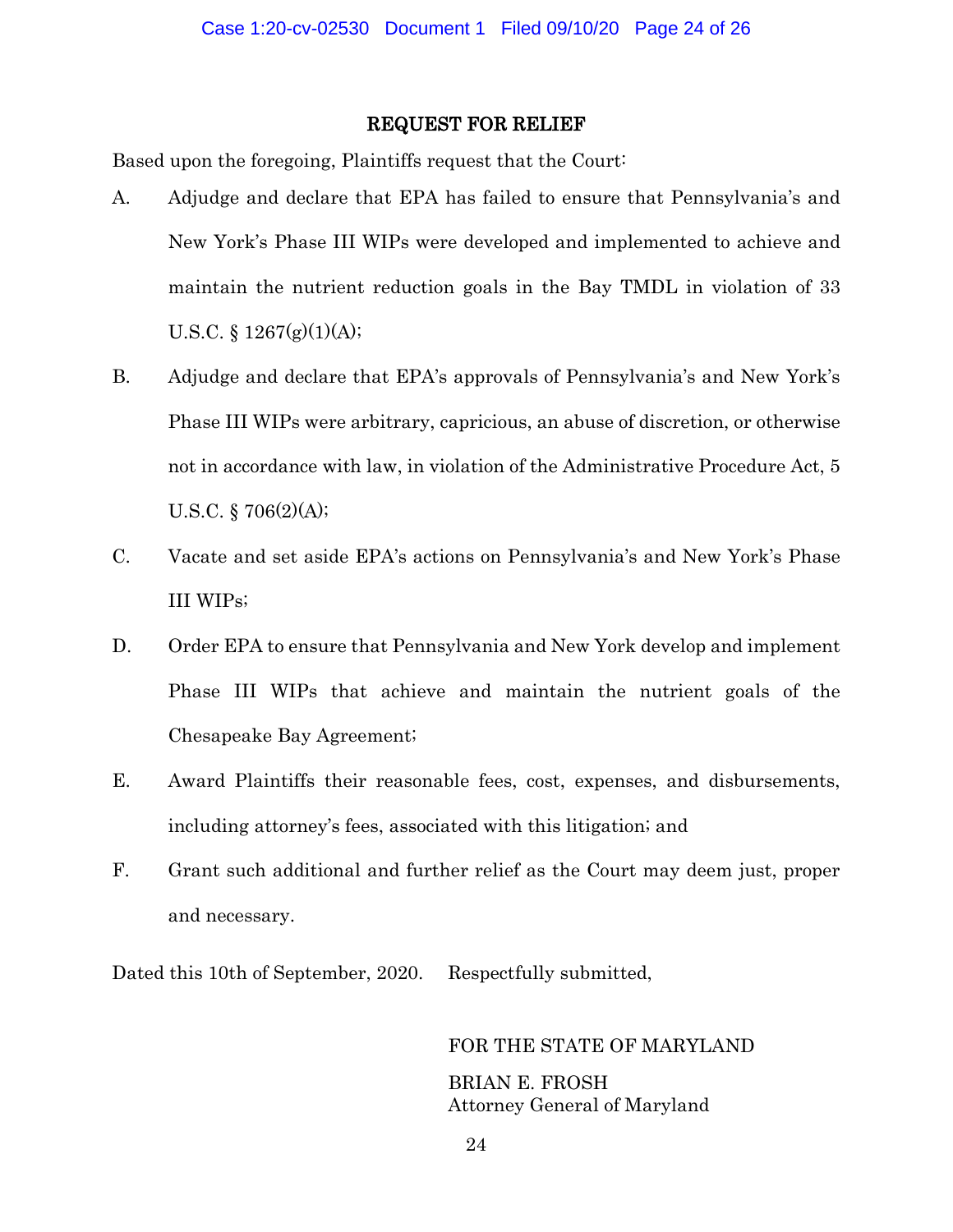/s/ Matthew P. Clagett

MATTHEW P. CLAGETT Assistant Attorney General Office of the Attorney General Maryland Department of the Environment 1800 Washington Boulevard, Suite 6048 Baltimore, MD 21230 (410) 537-3039 (phone) (410) 537-3943 (fax) matthew.clagett@maryland.gov

JOSHUA M. SEGAL [975949] Special Assistant Attorney General Office of the Attorney General 200 St. Paul Place (410) 576-6446 jsegal@oag.state.md.us

### FOR THE DISTRICT OF COLUMBIA

KARL A. RACINE Attorney General for the District of Columbia

KATHLEEN KONOPKA Deputy Attorney General Public Advocacy Division

/s/ Jennifer L. Berger JENNIFER L. BERGER [490809] Chief, Social Justice Section

/s/ David S. Hoffmann DAVID S. HOFFMANN [983129] WESLEY ROSENFELD [1002428] Assistant Attorneys General 400 6th St. NW Washington, D.C. 20001 (202) 727-0874 (phone) (202) 730-1511 (fax) [David.Hoffmann@dc.gov](mailto:David.Hoffmann@dc.gov)